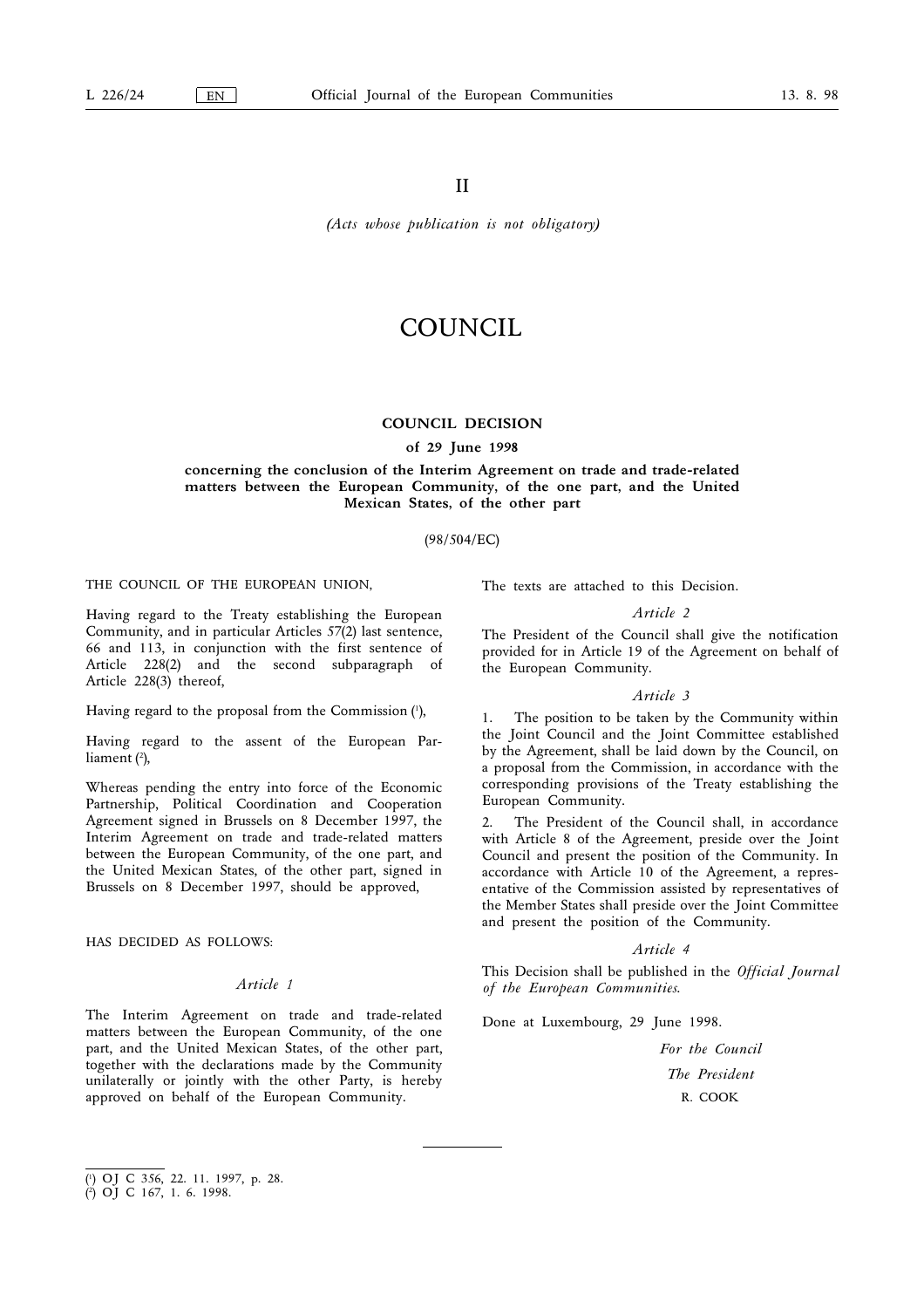# INTERIM AGREEMENT

#### on trade and trade-related matters between the European Community, of the one part, and the United Mexican States, of the other part

THE EUROPEAN COMMUNITY,

hereinafter referred to as the 'Community',

of the one part, and

# THE UNITED MEXICAN STATES,

hereinafter referred to as 'Mexico',

of the other part,

WHEREAS the Economic Partnership, Political Coordination and Cooperation Agreement between the Community and its Member States, of the one part, and Mexico, of the other part, hereinafter referred to as the 'Global Agreement', was signed in Brussels on 8 December 1997;

WHEREAS the Global Agreement is intended to strengthen and widen the relations between the Community and its Member States and Mexico established by the existing 1991 Framework Agreement for Cooperation;

WHEREAS it is in the mutual interest of the Parties to implement as speedily as possible, by means of an Interim Agreement, the provisions of the Global Agreement on trade and trade-related matters;

HAVE DECIDED to conclude this Agreement and to this end have designated as their plenipotentiaries,

#### THE EUROPEAN COMMUNITY,

Mr Jacques F. Poos, Deputy Prime Minister, Minister for Foreign Affairs, Foreign Trade and Cooperation of Luxembourg, President-in-Office of the Council of the European Union, Mr Manuel Marín,

Vice-President of the Commission of the European Communities,

#### THE UNITED MEXICAN STATES,

Mr Herminio Blanco, Minister for Trade and Industry,

WHO, having exchanged their full powers, found in good and due form,

#### HAVE AGREED AS FOLLOWS:

TITLE I

#### GENERAL PRINCIPLES

Article 1 (GA Article 1)

#### Basis of the Agreement

Respect for democratic principles and fundamental human rights, proclaimed by the Universal Declaration of Human Rights, underpins the domestic and external policies of both Parties and constitutes an essential element of this Agreement.

The objective of this Title is to establish a framework to encourage the development of trade in goods and services, including a bilateral and preferential, progressive and reciprocal liberalisation of trade in goods, taking into account the sensitive nature of certain products and in accordance with the relevant World Trade Organization (WTO) rules.

TITLE II

# TRADE LIBERALISATION

Article 2

**Objective**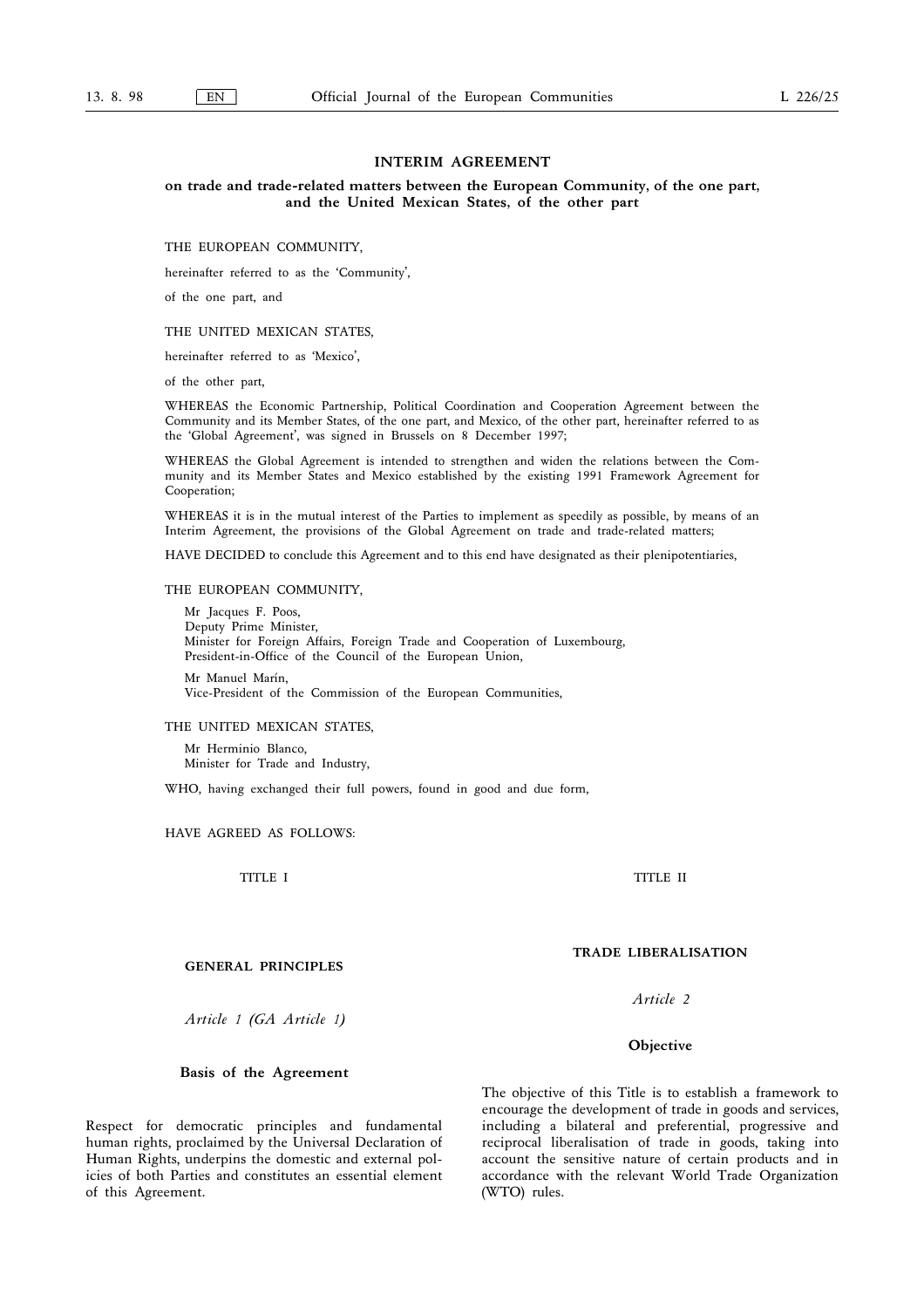# Article 3 (GA Article 5)

#### Trade in goods

In order to achieve the objective laid down in Article 2, the Joint Council established by Article 7 of the Agreement shall decide on the arrangements and timetable for a bilateral, progressive and reciprocal liberalisation of tariff and non-tariff barriers to trade in goods, in accordance with the relevant WTO rules, in particular Article XXIV of the General Agreement on Tariffs and Trade (GATT), and taking account of the sensitive nature of certain products. This decision shall include, in particular, the following matters:

- (a) coverage and transitional periods;
- (b) customs duties on imports and exports and charges having an equivalent effect;
- (c) quantitative restrictions on imports and exports and measures having equivalent effect;
- (d) national treatment including the prohibition of fiscal discrimination in respect of taxes imposed on goods;
- (e) anti-dumping and countervailing measures;
- (f) safeguard and surveillance measures;
- (g) rules of origin and administrative cooperation;
- (h) customs cooperation;
- (i) customs valuation;
- (j) technical regulations and standards, sanitary and phytosanitary legislation, mutual recognition of conformity assessment, certifications, marks systems, inter alia;
- (k) general exceptions justified on grounds of public morality, public policy or public security; the protection of human, animal or plant life or health; the protection of industrial, intellectual and commercial property, inter alia;
- (l) restrictions in case of balance of payments difficulties.

### TITLE III

#### PUBLIC PROCUREMENT, COMPETITION, INTELLEC-TUAL PROPERTY AND OTHER TRADE-RELATED PROVISIONS

#### Article 4 (GA Article 10)

# Public procurement

1. The Parties shall agree to the gradual and mutual opening of agreed government procurement markets on a reciprocal basis.

In order to achieve this objective, the Joint Committee shall decide on the appropriate arrangements and timetable. The decision shall include, in particular, the following matters:

- (a) coverage of the agreed liberalisation;
- (b) non-discriminatory access to the agreed markets;
- (c) threshold values;
- (d) legal and transparent procedures;
- (e) clear challenge procedures;
- (f) use of information technology.

#### Article 5 (GA Article 11)

#### Competition

1. The Parties shall agree on the appropriate measures in order to prevent distortions or restrictions of competition that may significantly affect trade between Mexico and the Community. To this end, the Joint Council shall establish mechanisms of cooperation and coordination among their authorities with responsibility for the implementation of competition rules. Such cooperation shall include mutual legal assistance, notification, consultation and exchange of information in order to ensure transparency relating to the enforcement of competition laws and policies.

2. In order to achieve this objective, the Joint Council shall decide in particular, on the following matters:

- (a) agreements between undertakings, decisions by associations of undertakings and concerted practices between undertakings;
- (b) the abuse by one or more undertakings of a dominant position;
- (c) mergers between undertakings;
- (d) State monopolies of a commercial character;
- (e) public undertakings and undertakings to which special or exclusive rights have been granted.

# Article 6

#### Intellectual, industrial and commercial property

1. Reaffirming the great importance they attach to the protection of intellectual property rights (copyright including the copyright in computer programmes and databases — and neighbouring rights, the rights related to patents, industrial designs, geographical indications including designation of origins, trademarks, topographies of integrated circuits, as well as protection against unfair competition as referred to in Article 10a of the Paris Convention for the Protection of Industrial Property and protection of undisclosed information), the Parties undertake to establish the appropriate measures with a view to ensuring an adequate and effective protection in accordance with the highest international standards, including effective means to enforce such rights.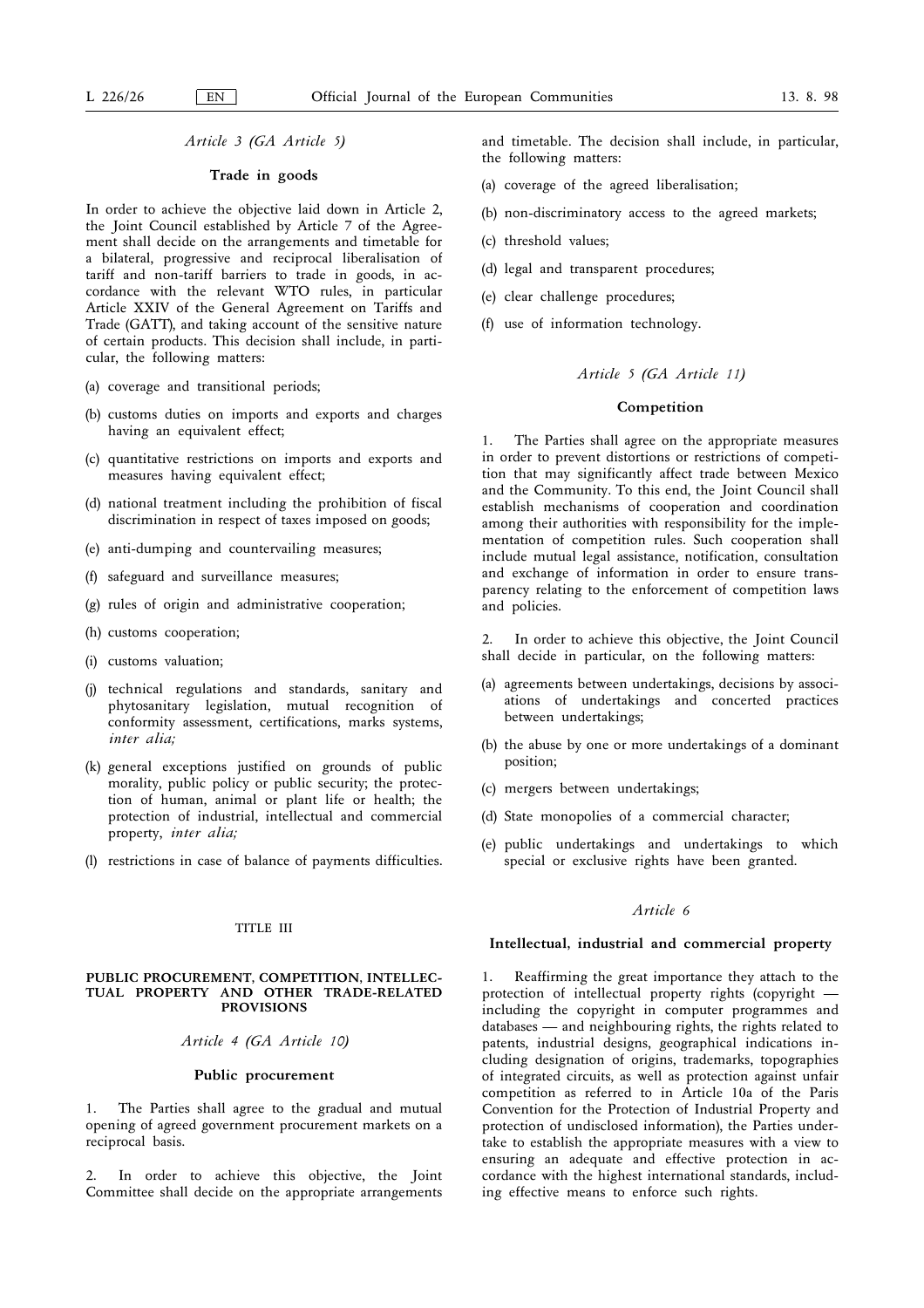2. To this effect, the Joint Council shall decide on a consultation mechanism with a view to reaching mutually satisfactory solutions in the event of difficulties in the protection of intellectual property.

#### TITLE IV

#### INSTITUTIONAL, GENERAL AND FINAL PROVI-SIONS

# Article 7 (GA Article 45)

# Joint Council

A Joint Council is hereby established which shall supervise the implementation of this Agreement. It shall meet at ministerial level, at regular intervals, and when circumstances require. It shall examine any major issues arising within the framework of this Agreement and any other bilateral or international issues of mutual interest.

### Article 8 (GA Article 46)

1. The Joint Council shall consist of the Members of the Council of the European Union and Members of the European Commission, on the one hand, and members of the Government of Mexico, on the other.

2. Members of the Joint Council may arrange to be represented, in accordance with the conditions laid down in its rules of procedure.

The Joint Council shall establish its own rules of procedure. It shall meet for the first time within 30 days of the entry into force of this Agreement.

The Joint Council shall be presided in turn by a Member of the Council of the European Union and a Member State of the Government of Mexico, in accordance with the provisions to be laid down in its rules of procedure.

#### Article 9

The Joint Council shall, for the purpose of attaining the objectives of this Agreement, have the power to take decisions in the cases provided therein. The decisions taken shall be binding on the Parties which shall take the measures to implement them. The Joint Council may also make appropriate recommendations.

It shall draw up the decisions and recommendations by agreement between the two Parties.

The application of the decisions provided for in Articles 3, 4(2), 5(2) and 6(2) shall be suspended until the signature of the Global Agreement.

# Article 10

#### Joint Committee

1. The Joint Council shall be assisted in the performance of its duties by a Joint Committee composed of representatives of the Community, on the one hand, and of representatives of the Government of Mexico, on the other, normally at senior civil servant level.

In its rules of procedure the Joint Council shall determine the duties of the Joint Committee, which shall include the preparation of meetings of the Joint Council and how the Committee shall function.

2. The Joint Council may delegate to the Joint Committee any of its powers. In this event the Joint Committee shall take its decisions in accordance with the conditions laid down in Article 9.

3. The Joint Committee shall generally meet once a year, on a date and with an agenda agreed in advance by the Parties, in Brussels one year and Mexico the next. Special meetings may be convened by mutual agreement. The office of chairman of the Joint Committee shall be held alternately by a representative of each of the Parties.

# Article 11 (GA Article 49)

#### Other special committees

The Joint Council may decide to set up any other special committee or body that can assist it in the performance of its duties.

In its rules of procedure, the Joint Council shall determine the composition and duties of such committees or bodies and how they shall function.

# Article 12 (GA Article 50)

#### Dispute settlement

The Joint Council shall decide on the establishment of a specific trade or trade-related dispute settlement procedure compatible with the relevant WTO provisions in this field.

#### Article 13 (GA Article 52)

#### National security clause

No provision of this Agreement shall preclude a Party taking measures:

- (a) which it considers necessary to prevent disclosures of information which are contrary to the essential interests of its security;
- (b) relating to the production of, or trade in, arms, munitions or war material or to research, development or production necessary to guarantee its defence, provided these measures do not adversely affect the conditions of competition regarding products which are not intended for specifically military purposes;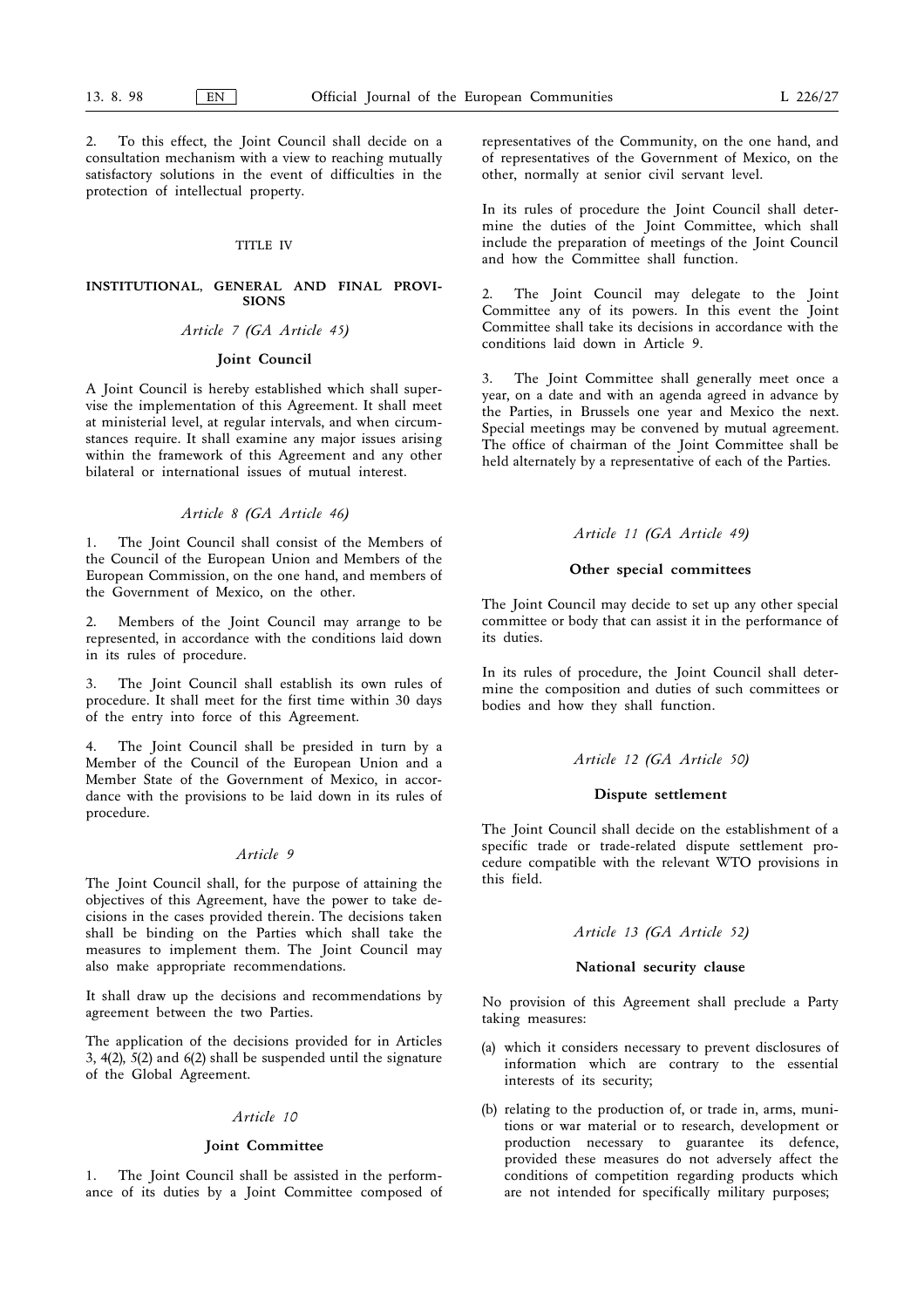(c) which it considers essential to its security in the event of serious domestic disturbances liable to jeopardise public order, of war or serious international tensions that might erupt into armed conflict or to fulfil obligations it has entered into for the maintenance of peace and international security.

# Article 14

The Final Act contains a Joint and a Unilateral Declaration made at the signature of this Agreement.

#### Article 15 (GA Article 56)

# Territorial application

This Agreement shall apply to the territory in which the Treaty establishing the European Community is applied under the conditions laid down in that Treaty, on the one hand, and to the territory of the United Mexican States, on the other.

# Article 16

### Duration

This Agreement shall be applicable until the entry into force of the Global Agreement signed on 8 December 1997.

Each of the Parties may denounce the Agreement by notifying the other Party. The Agreement shall cease to apply six months after the date of such notification.

#### Article 17 (GA Article 58)

#### Fulfilment of obligations

1. The Parties shall adopt any general or specific measure required for them to fulfil their obligations under this Agreement and shall ensure that they comply with the objectives laid down in the Agreement.

If either Party considers that the other Party has failed to fulfil an obligation under this Agreement, it may take appropriate measures. Before doing so, except in cases of special urgency, it must supply the Joint Council with all the relevant information required for a thorough examination of the situation, within 30 days, with a view to seeking a solution acceptable to the Parties.

In this selection of measures, priority must be given to those measures which least disturb the functioning of this Agreement. These measures shall be notified immediately to the Joint Council and shall be the subject of consultations in that Council, if the other Party so requests.

The Parties agree that the term 'cases of special urgency' in paragraph 1 of this Article means a case of material breach of the Agreement by one of the Parties. A material breach of the Agreement consists of:

- (a) repudiation of the Agreement not sanctioned by the general rules of international law;
- (b) breach of the essential elements of the Agreement referred to in Article 1.

3. The Parties agree that the 'appropriate measures' referred to in this Article are measures taken in accordance with international law. If a Party takes a measure in a case of special urgency as provided for under this Article, the other Party may ask that an urgent meeting be called to bring the Parties together within 15 days.

# Article 18 (GA Article 59)

# Authentic text

This Agreement is drawn up in duplicate in the Danish, Dutch, English, Finnish, French, German, Greek, Italian, Portuguese, Spanish and Swedish languages, each of these texts being equally authentic.

### Article 19

#### Entry into force

1. This Agreement shall be approved by the Parties in accordance with their own procedures.

2. This Agreement shall enter into force on the first day of the month following the date on which the Parties notify each other of the completion of the procedures necessary for this purpose.

3. Notification shall be sent to the Secretary-General of the Council of the European Union who shall be the depositary for the Agreement.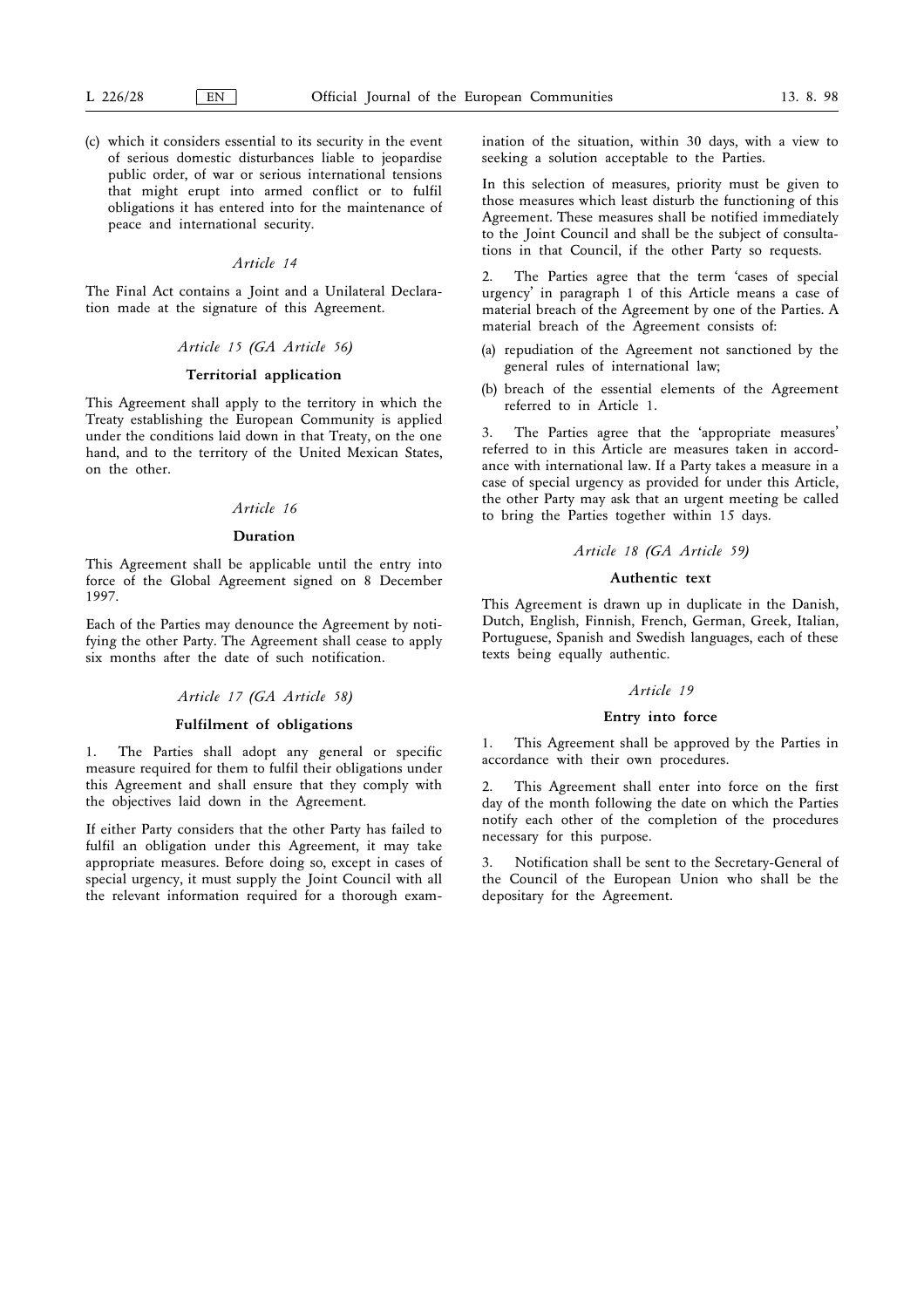Hecho en Bruselas, el ocho de diciembre de mil novecientos noventa y siete.

Udfærdiget i Bruxelles den ottende december nitten hundrede og syvoghalvfems.

Geschehen zu Brüssel am achten Dezember neunzehnhundertsiebenundneunzig.

Έγινε στις Βρυξέλλες, στις οκτώ Δεκεμβρίου χίλια εννιακόσια ενενήντα επτά.

Done at Brussels on the eighth day of December in the year one thousand nine hundred and ninety-seven.

Fait à Bruxelles, le huit décembre mil neuf cent quatre-vingt-dix-sept.

Fatto a Bruxelles, addì otto dicembre millenovecentonovantasette.

Gedaan te Brussel, de achtste december negentienhonderd zevenennegentig.

Feito em Bruxelas, em oito de Dezembro de mil novecentos e noventa e sete.

Tehty Brysselissä kahdeksantena päivänä joulukuuta vuonna tuhatyhdeksänsataayhdeksänkymmentäseitsemän.

Som skedde i Bryssel den åttonde december nittonhundranittiosju.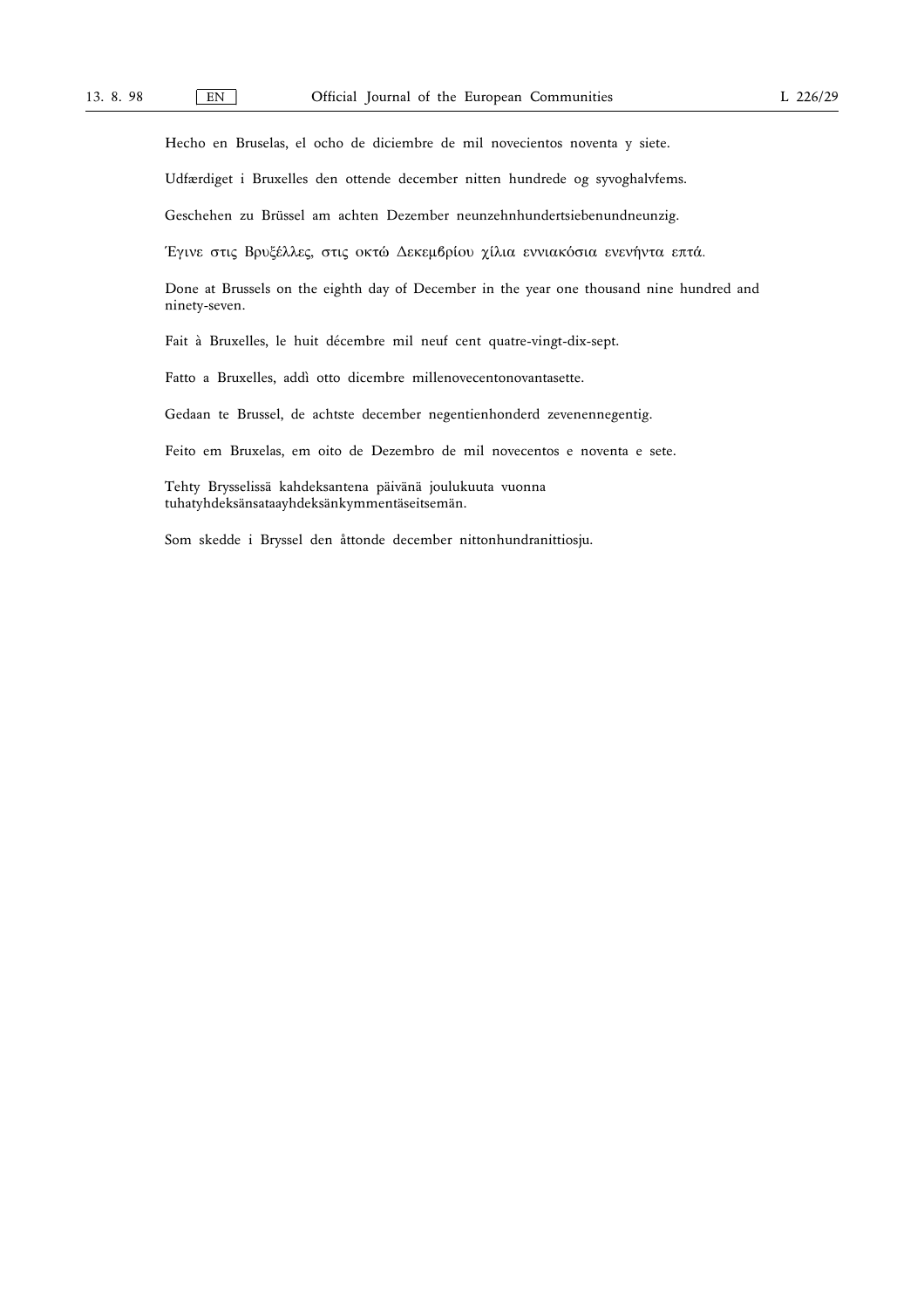Por la Comunidad Europea For Det Europæiske Fællesskab Für die Europäische Gemeinschaft Για την Ευρωπαϊκή Κοινότητα For the European Community Pour la Communauté européenne Per la Comunità europea Voor de Europese Gemeenschap Pela Comunidade Europeia Euroopan yhteisön puolesta För Europeiska gemenskapen

Unin

Por los Estados Unidos Mexicanos

Ham In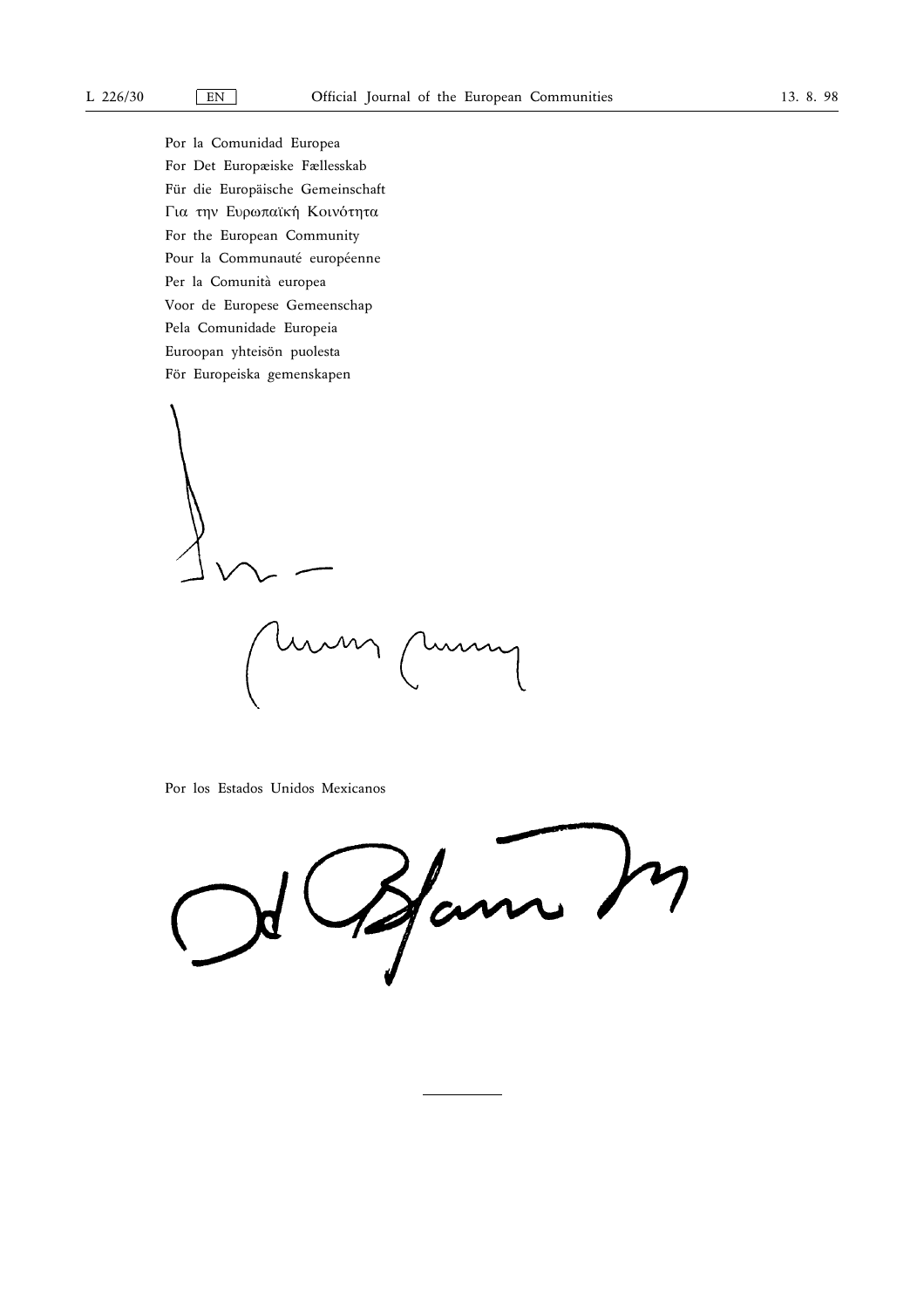# FINAL ACT

The plenipotentiaries of the Member States and of the Community and the plenipotentiaries of the United Mexican States hereby adopt the following Final Act, with regard to the:

- 1. Economic Partnership, Political Coordination and Cooperation Agreement between the European Community and its Member States, of the one part, and the United Mexican States, of the other part,
- 2. Interim Agreement on trade and trade-related matters between the European Community, of the one part, and the United Mexican States, of the other part, and
- 3. Joint Declaration between the European Community and its Member States and the United Mexican States.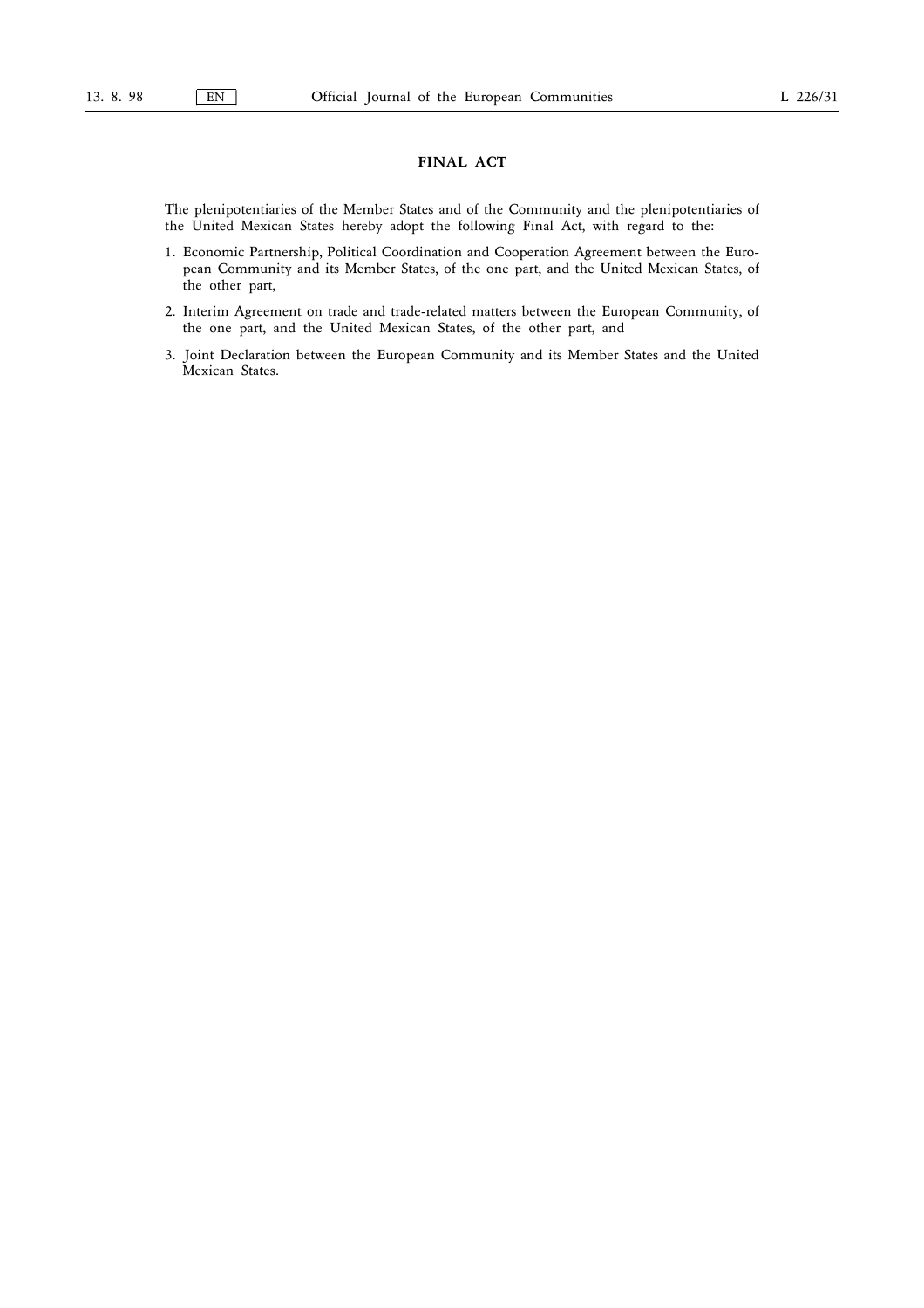(1)

The plenipotentiaries of:

THE KINGDOM OF BELGIUM,

THE KINGDOM OF DENMARK,

THE FEDERAL REPUBLIC OF GERMANY,

THE HELLENIC REPUBLIC,

THE KINGDOM OF SPAIN,

THE FRENCH REPUBLIC,

IRELAND,

THE ITALIAN REPUBLIC,

THE GRAND DUCHY OF LUXEMBOURG,

THE KINGDOM OF THE NETHERLANDS,

THE REPUBLIC OF AUSTRIA,

THE PORTUGUESE REPUBLIC,

THE REPUBLIC OF FINLAND,

THE KINGDOM OF SWEDEN,

THE UNITED KINGDOM OF GREAT BRITAIN AND NORTHERN IRELAND,

Contracting Parties to the Treaty establishing the EUROPEAN COMMUNITY,

hereinafter referred to as the 'Member States', and

THE EUROPEAN COMMUNITY,

hereinafter referred to as 'the Community',

of the the one part, and

the plenipotentiaries of the UNITED MEXICAN STATES,

hereinafter referred to as 'Mexico',

of the other part,

meeting at Brussels on the eighth day of December in the year one thousand nine hundred and ninety-seven for the signature of the Economic Partnership, Political Coordination and Cooperation Agreement between the European Community and its Member States, of the one part, and the United Mexican States, of the other part, hereinafter referred to as the 'Agreement' have adopted the following texts:

— the Agreement and Annex thereto.

The plenipotentiaries of the Member States and of the Community and the plenipotentiaries of Mexico have adopted the texts of the Joint Declarations listed below and annexed to this Final Act:

Joint Declaration by the European Union and Mexico on Political Dialogue referred to in Article 3 of the Agreement,

Joint Declaration on the Dialogue at Parliamentary level,

Joint Interpretative Declaration relating to Article 4 of the Agreement,

Joint Declaration relating to Article 24(3) of the Agreement,

Joint Declaration relating to Article 35 of the Agreement.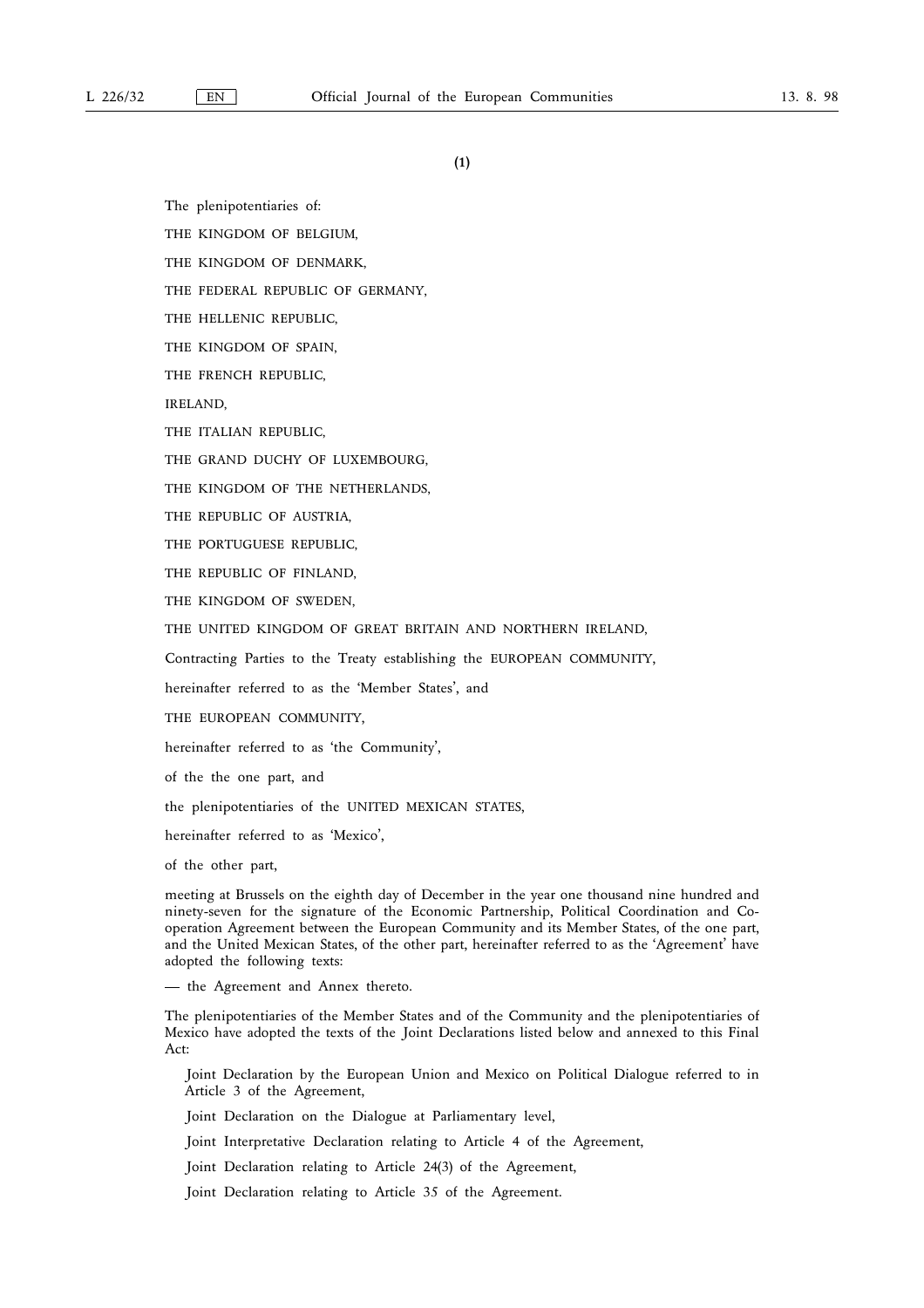The plenipotentiaries of Mexico have taken note of the Declarations of the European Community and/or its Member States mentioned below and annexed to this Final Act:

- Declaration relating to Article 11 of the Agreement,
- Declaration relating to Article 12 of the Agreement.

The plenipotentiaries of the Member States and of the Community have taken note of the Declaration of Mexico mentioned below and annexed to this Final Act:

Declaration on Title I of the Agreement.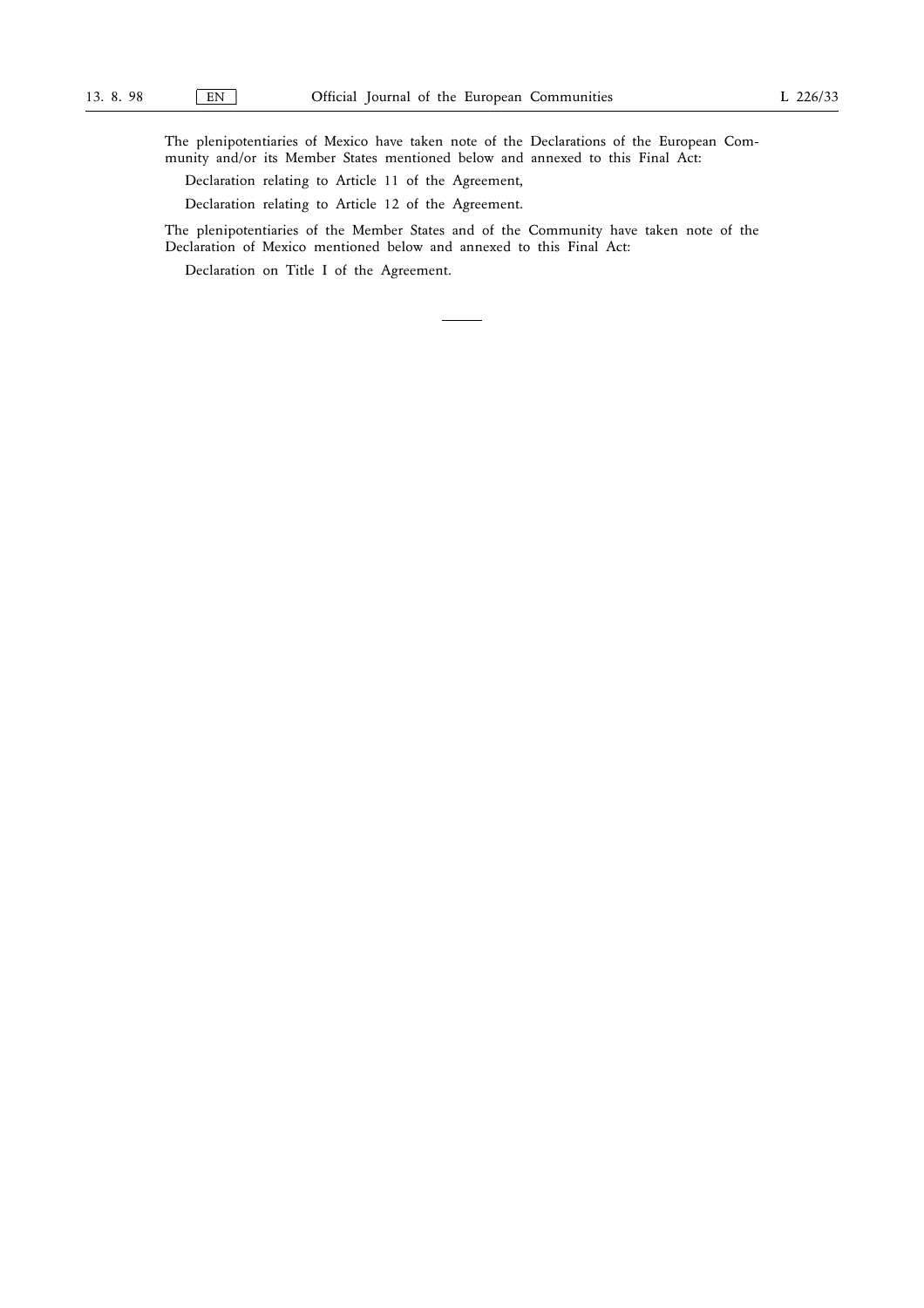# JOINT DECLARATIONS

# Joint Declaration by the European Union and Mexico on political dialogue (Article 3)

#### 1. PREAMBLE

The European Union of the one part, and Mexico, of the other part,

- conscious of their historical, political, economic and cultural ties, and of the bonds of friendship between their peoples,
- mindful of their desire to strengthen the political and economic freedoms which are fundamental to society in the Member States of the European Union and Mexico,
- reaffirming the value of human dignity and of the promotion and protection of human rights as cornerstones of a democratic society, as well as the essential role of democratic institutions based on the rule of law,
- desiring to strengthen international peace and security in accordance with the principles of the United Nations Charter,
- sharing an interest in regional integration as a means of enabling their citizens to achieve sustainable and harmonious development predicated upon the principles of social progress and solidarity between members,
- building upon the preferential relations established by the Framework Agreement for Cooperation signed between the Community and Mexico in 1991,
- recalling the principles set out in the Solemn Joint Declaration signed in Paris on 2 May 1995 by the Commission and the Council, of the one part, and Mexico, of the other part,

have decided to develop relations on a long-term basis.

#### 2. OBJECTIVES

The European Union and Mexico consider that the establishment of greater political dialogue represents a fundamental aspect of their envisaged economic and political rapprochement and constitutes a decisive factor in promoting the principles set out in the preamble to this Declaration.

That dialogue shall be based on the Parties' shared attachment to democracy and respect for human rights as well as the desire to maintain peace and establish a just and stable international order, in accordance with the United Nations Charter.

Its aims shall be to forge lasting links of solidarity between the European Union and Mexico, contributing to the stability and prosperity of their respective regions, to strive to implement the process of regional integration and to promote a climate of understanding and tolerance between their peoples and cultures.

The dialogue shall cover all subjects of shared interest and shall aim to open up paths towards new forms of cooperation with shared objectives, including by means of joint international initiatives, particularly in the areas of peace, security and regional development.

#### 3. DIALOGUE MECHANISMS

The Parties shall conduct such political dialogue by means of contacts, information exchanges and consultations between the various Mexican and European Union bodies, including the European Commission.

It shall be held, in particular:

- at presidential level,
- at ministerial level,
- at senior official level,
- and by using diplomatic channels to maximum advantage.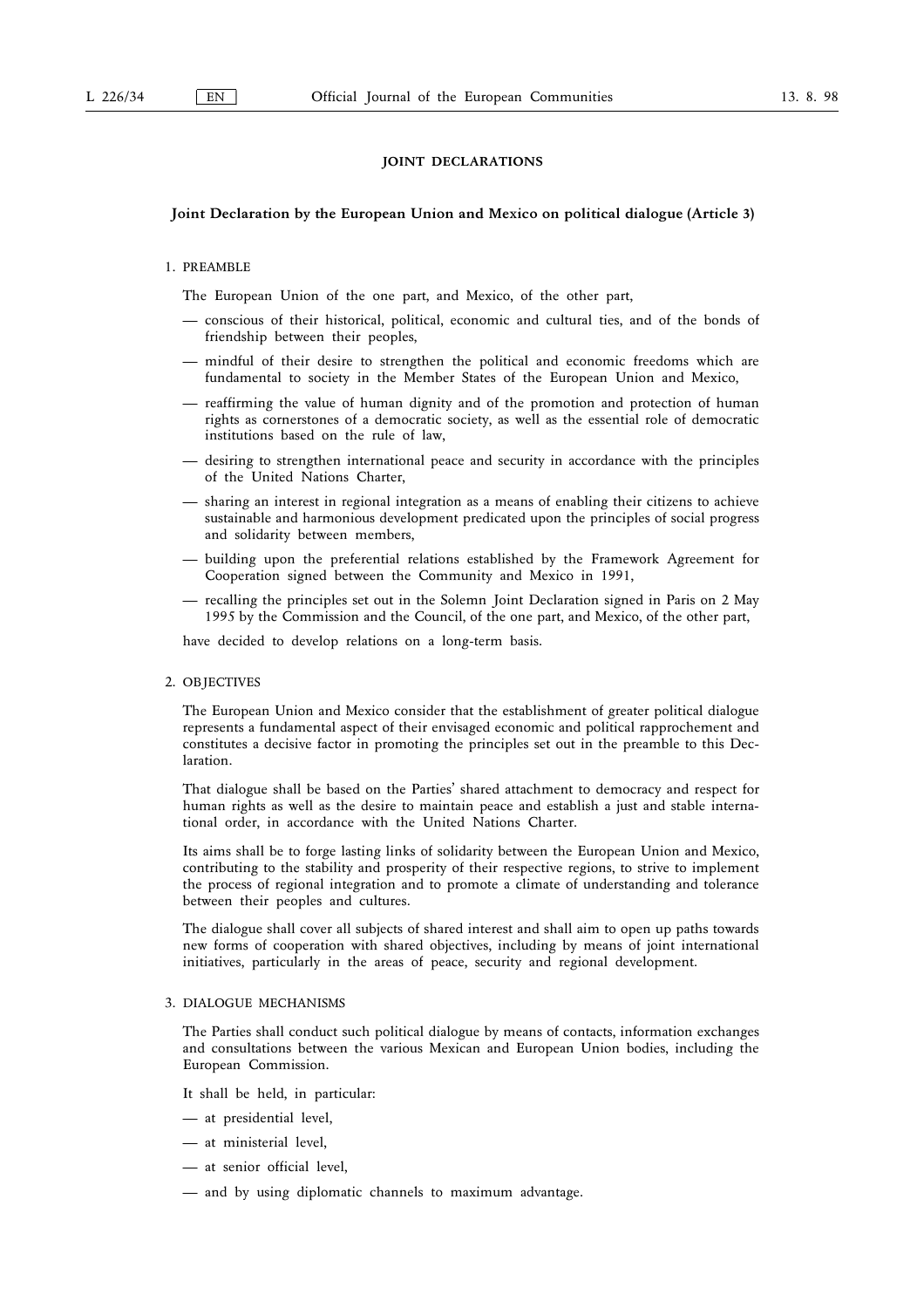Presidential meetings, the detailed arrangements for which shall be decided on by the Parties, shall take place regularly between the highest authorities of the Parties.

Meetings at ministerial level, the detailed arrangements for which shall be decided on by the Parties, shall take place regularly between the Ministers for Foreign Affairs.

# Joint Declaration on the dialogue at parliamentary level

The Parties underline the advisability of institutionalising a political dialogue at Parliamentary level by means of contacts between the European Parliament and the Mexican Congress (Chamber of Deputies and Senate).

# Joint Interpretative Declaration relating to Article 4

The commitments that result from Article 4 of this Agreement shall not take effect until the decision referred to in Article 5 is adopted, in conformity with Article 7 of this Agreement.

# Joint Declaration relating to Article 24(3)

The Parties confirm their multilateral obligations on maritime transport services undertaken as members of the WTO, taking also into account their respective obligations under the OECD Code of Liberalisation of Current Invisible Operations.

# Joint Declaration relating to Article 35

Both Parties agree to give their institutional support, in the multilateral field, to the adoption, entry into force and enforcement of the International Code of Conduct for Responsible Fishing.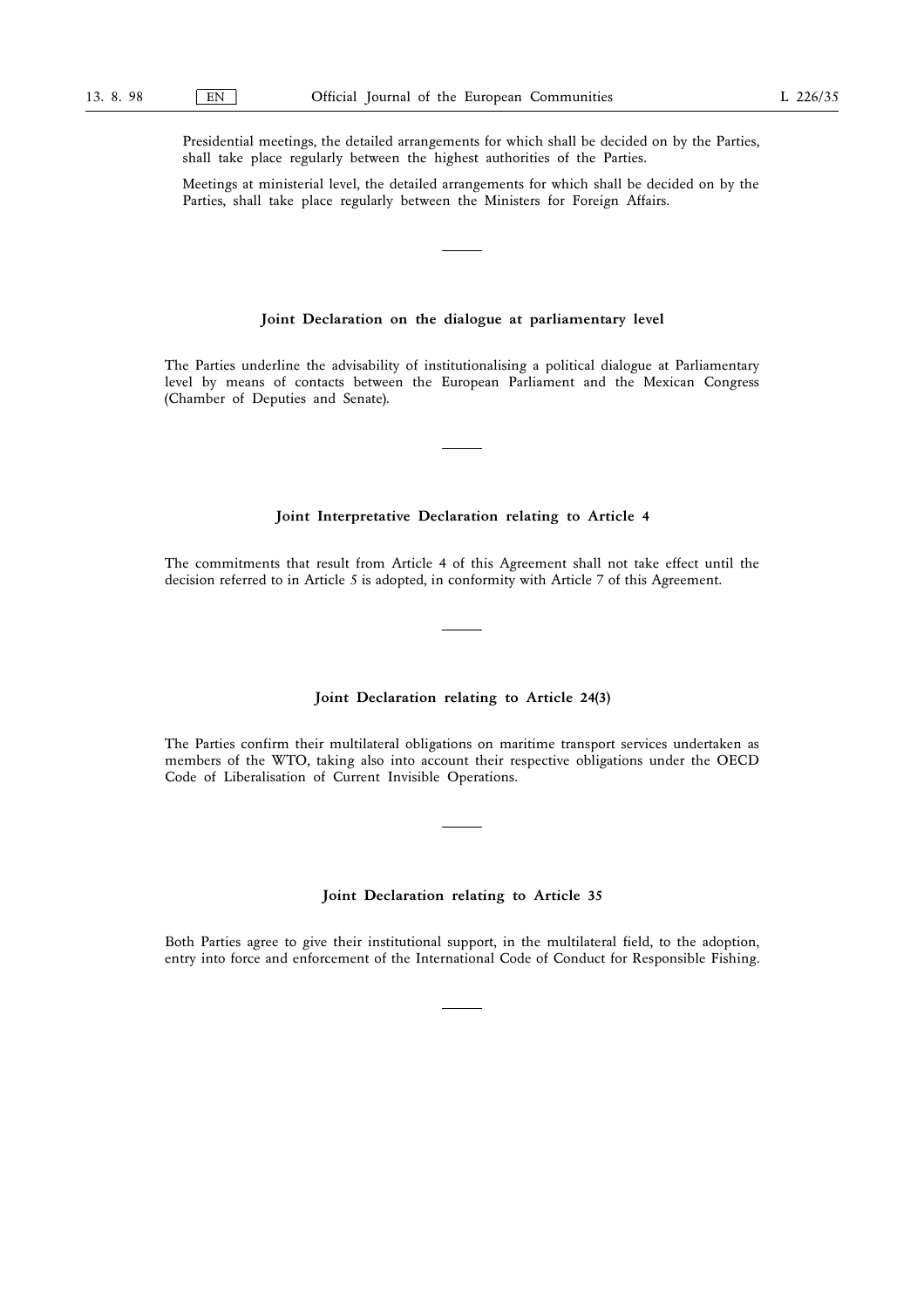# UNILATERAL DECLARATIONS

# Declaration by the Community relating to Article 11

The Community declares that, until the adoption by the Joint Council of the implementing rules on fair competition referred to in Article 11(2) it shall assess any practice contrary to that Article on the basis of the criteria resulting from the rules contained in Articles 85, 86 and 92 of the Treaty establishing the European Community, and, for products covered by the Treaty establishing the European Coal and Steel Community, by those contained in Articles 65 and 66 of that Treaty and the Community rules on State aids, including secondary legislation.

### Declaration by the Community and its Member States on the intellectual property conventions referred to in Article 12

The Community and its Member States understand that the relevant multilateral conventions on intellectual property referred to in Article 12(2)(b) include at least the following:

- Bern Convention for the Protection of Literary and Artistic Works (Paris Act, 1971, amended in 1979),
- International Convention for the Protection of Performers, Producers of Phonograms and Broadcasting Organizations (Rome 1961),
- Paris Convention for the protection of industrial property (Stockholm Act 1967 and amended in 1979),
- Patent Cooperation Treaty (Washington 1970, amended in 1979 and modified in 1984),
- Madrid Agreement concerning the International Registration of Marks (Stockholm Act 1967 and amended in 1979),
- Protocol to the Madrid Agreement concerning the international registration of marks (Madrid 1989),
- Nice Agreement concerning the International Classification of Goods and Services for the purposes of the Registration of Marks (Geneva 1977, amended in 1979),
- Budapest Treaty on the International Recognition of the deposit of Micro-organisms for the Purposes of Patent Procedure (1977, modified in 1980),
- International Convention for the protection of new varieties of plants (UPOV) (Geneva Act 1991),
- Trademark Law Treaty (Geneva, 1994).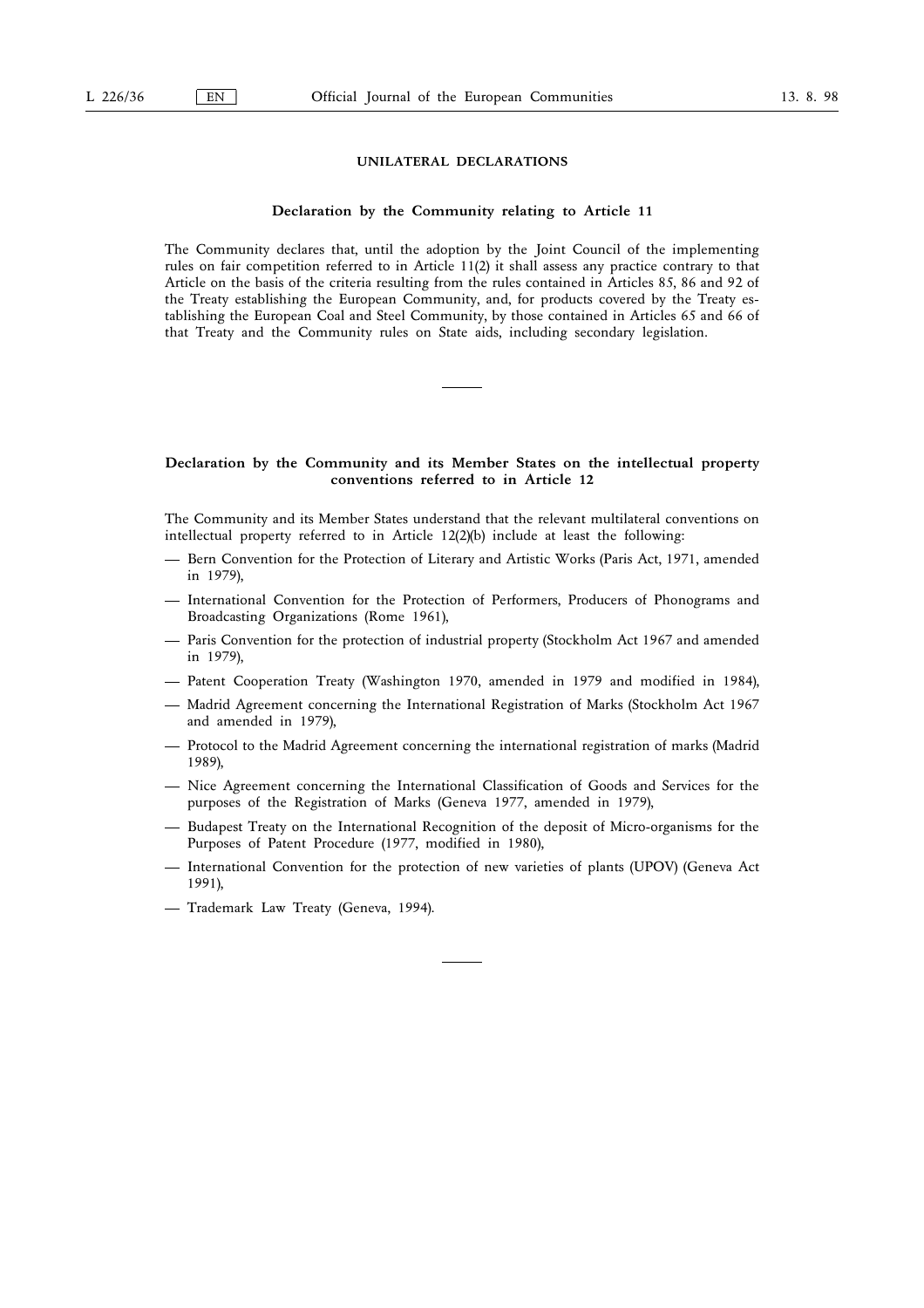Mexico's foreign policy is founded on the principles enshrined in its Constitution:

Self determination of nations

Non-intervention

Peaceful settlement of disputes

Prohibition of the threat or use of force in international relations

Legal equality of States

International cooperation for development

The struggle for international peace and international security.

Given its historical exprience and the supreme mandate of its political constitution, Mexico expresses its full conviction that only the full observance of international law is the foundation of peace and development. Mexico declares, likewise, that the principles of coexistence of the international community, as expressed in the United Nations Charter, the principles enunciated in the Universal Declaration of Human Rights and democratic principles, are the permanent guide of its constructive participation in international affairs and are the framework for its relationship with the Community and its Member States, governed by this Agreement, and for its relationship with any other country or group of countries.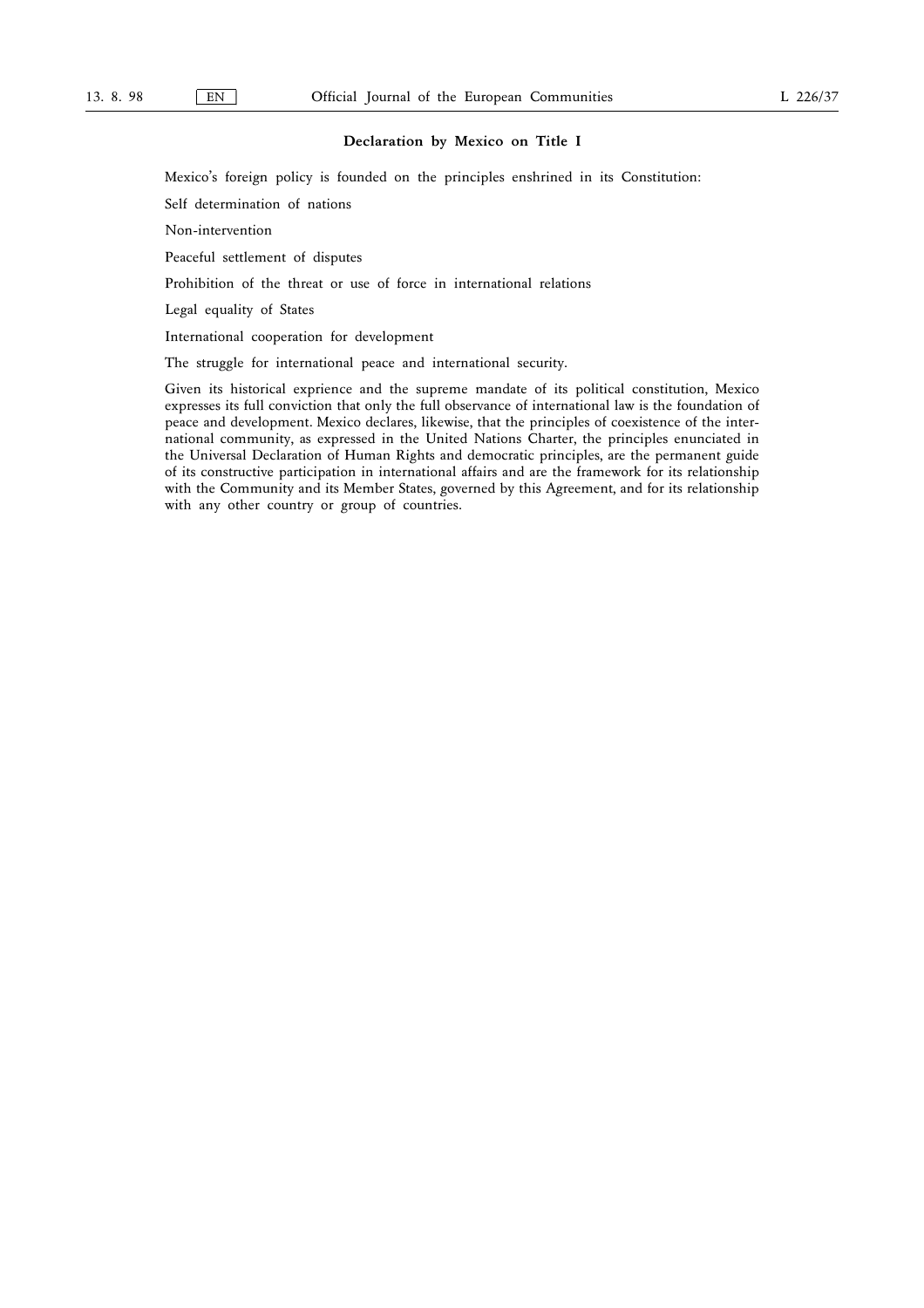Hecho en Bruselas, el ocho de diciembre de mil novecientos noventa y siete.

Udfærdiget i Bruxelles den ottende december nitten hundrede og syvoghalvfems.

Geschehen zu Brüssel am achten Dezember neunzehnhundertsiebenundneunzig.

Έγινε στις Βρυξέλλες, στις οκτώ Δεκεμβρίου χίλια εννιακόσια ενενήντα επτά.

Done at Brussels on the eighth day of December in the year one thousand nine hundred and ninety-seven.

Fait à Bruxelles, le huit décembre mil neuf cent quatre-vingt-dix-sept.

Fatto a Bruxelles, addì otto dicembre millenovecentonovantasette.

Gedaan te Brussel, de achtste december negentienhonderd zevenennegentig.

Feito em Bruxelas, em oito de Dezembro de mil novecentos e noventa e sete.

Tehty Brysselissä kahdeksantena päivänä joulukuuta vuonna tuhatyhdeksänsataayhdeksänkymmentäseitsemän.

Som skedde i Bryssel den åttonde december nittonhundranittiosju.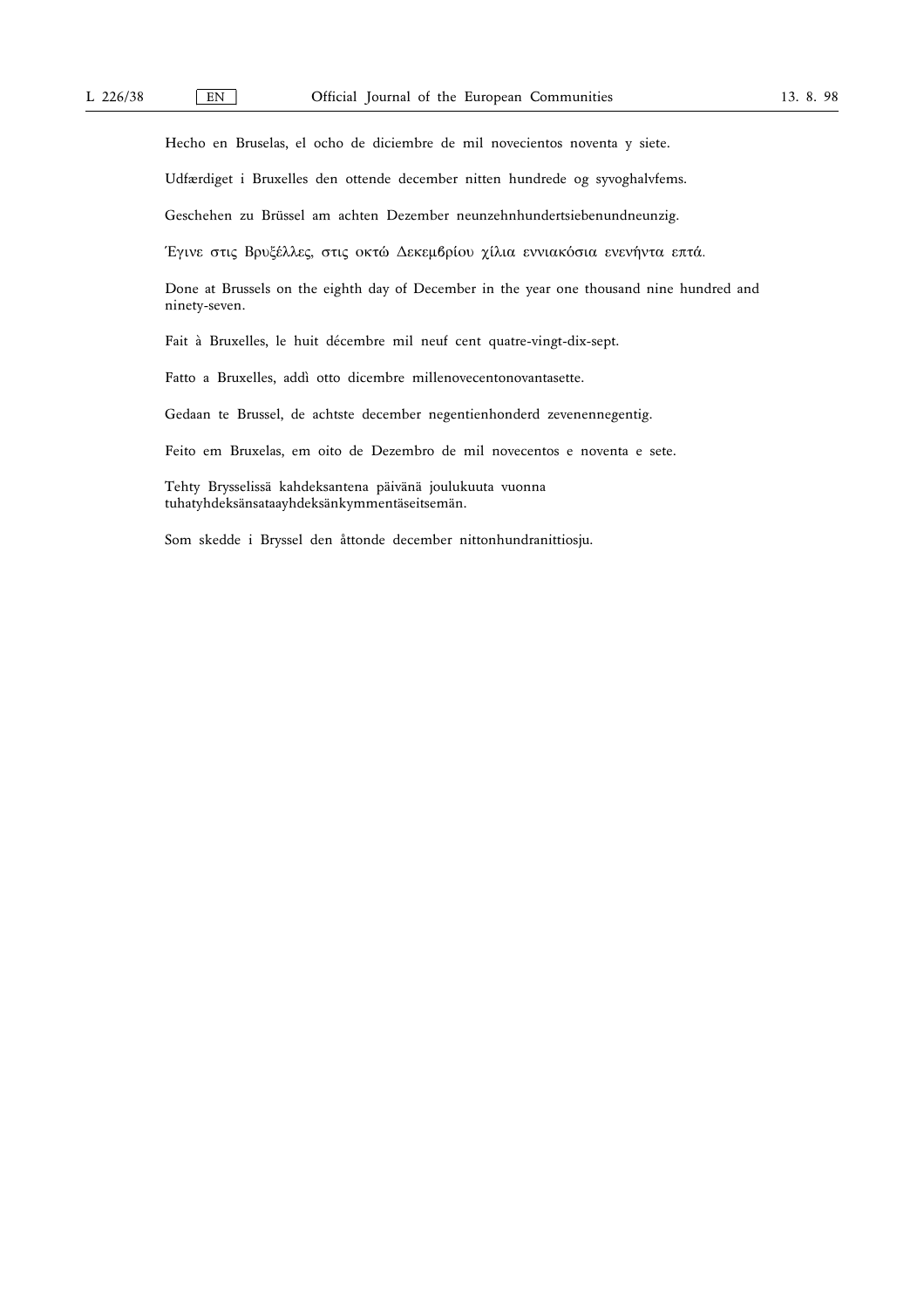Pour le Royaume de Belgique Voor het Koninkrijk België Für das Königreich Belgien

Cette signature engage également la Communauté française, la Communauté flamande, Communauté germanophone, la Région wallone, la Région flamande et la Région Bruxelles-Capitale.

Deze handtekening verbindt eveneens de Vlaamse Gemeenschap, de Franse Gemeenschap, Duitstalige Gemeenschap, het Vlaamse Gewest, het Waalse Gewest en het Brusselse Hoofdstedelijke Gewest.

Diese Unterschrift verbindet zugleich die Deutschsprachige Gemeinschaft, die Flämische Gemeinschaft, die Französische Gemeinschaft, die Wallonische Region, die Flämische Region und die Region Brüssel-Hauptstadt.

For Kongeriget Danmark

Für die Bundesrepublik Deutschland

Για την Ελληνική Δημοκρατία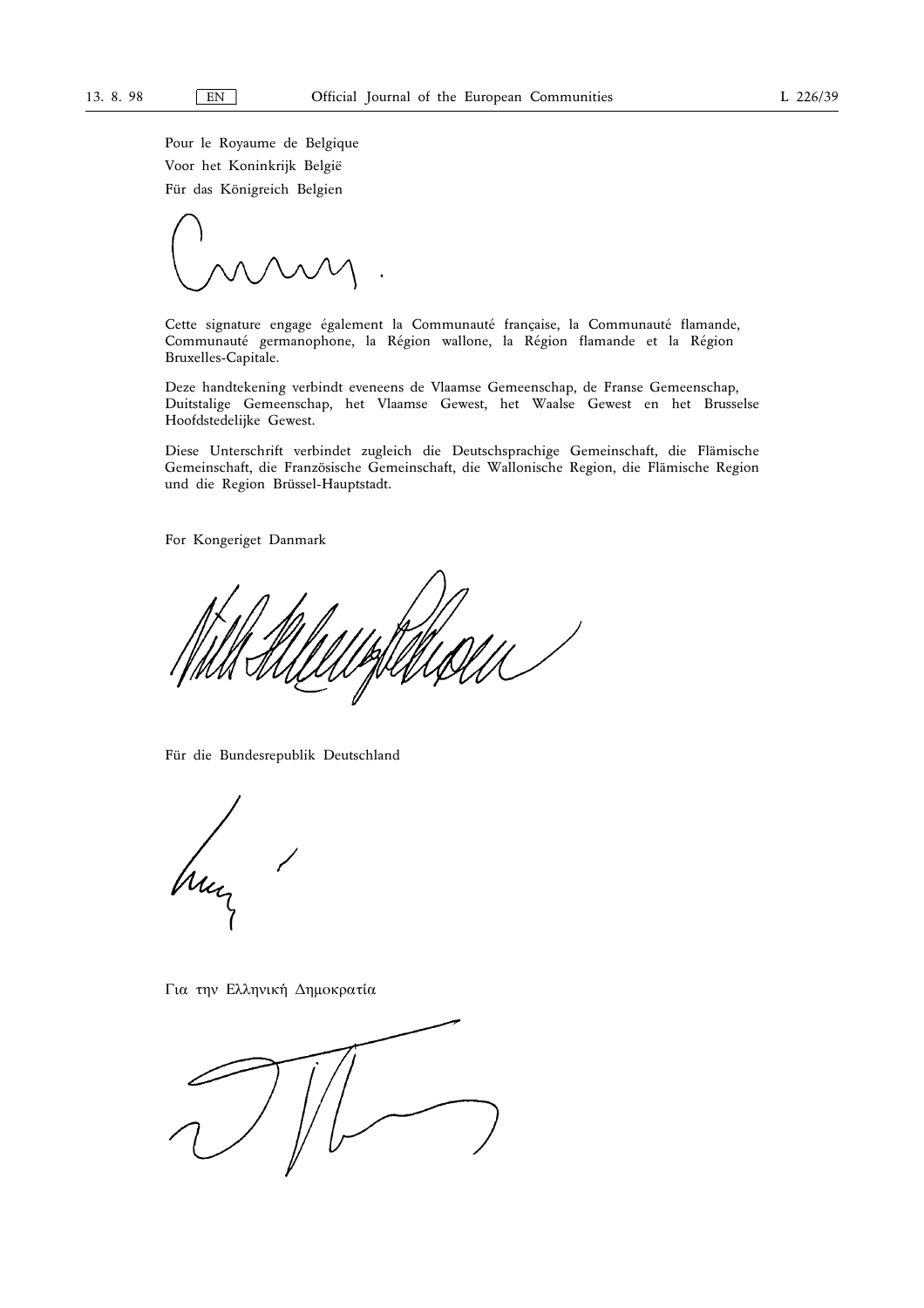Por el Reino de España



# Pour la République française



Thar ceann na hÉireann For Ireland

Per la Repubblica italiana

11111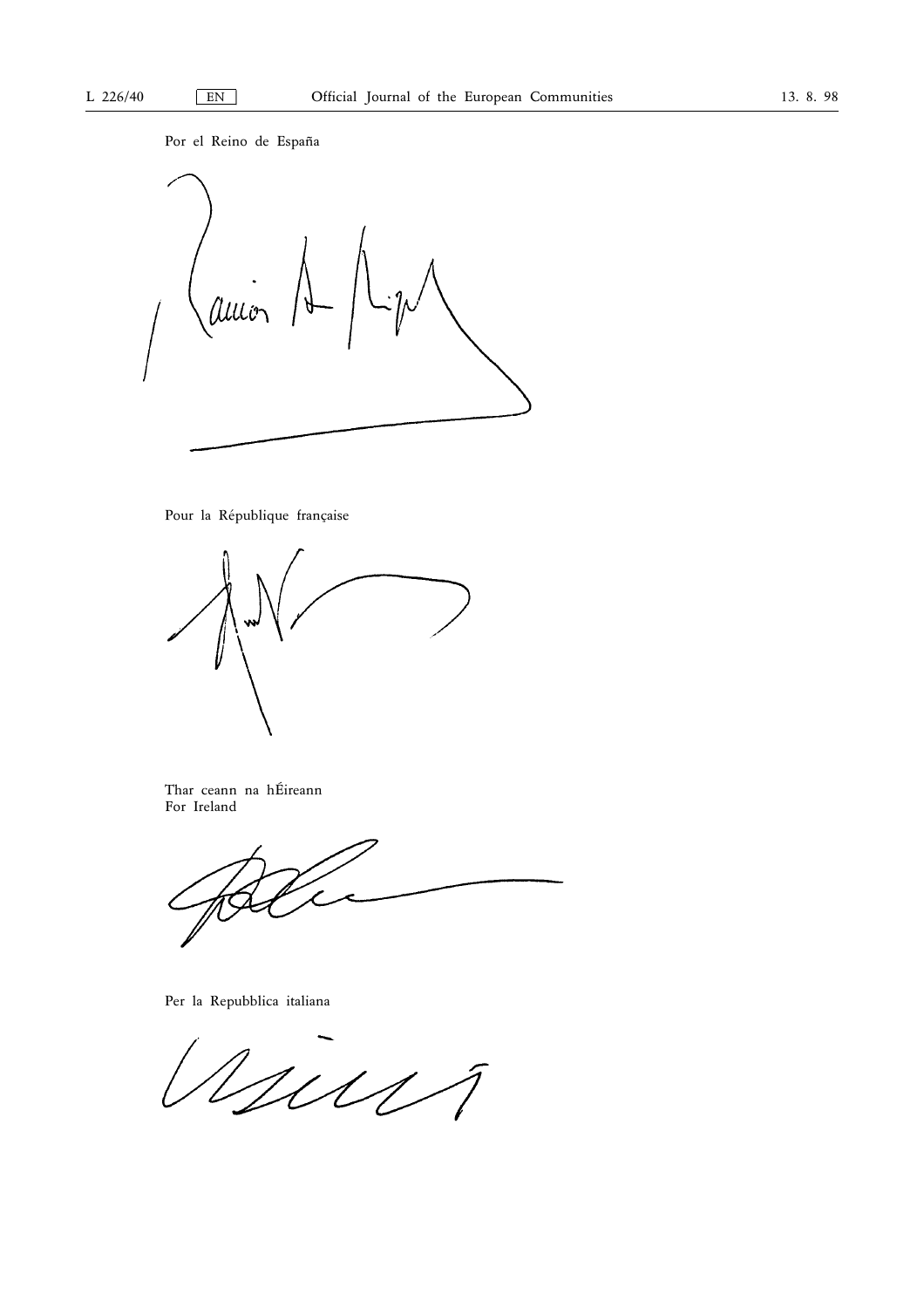Pour le Grand-Duché de Luxembourg



Voor het Koninkrijk der Nederlanden

 $\ddot{\phantom{0}}$ 

Für die Republik Österreich

 $\frac{1}{2}$ 

Pela República Portuguesa

 $\overline{\phantom{a}}$  $\frac{1}{2}$  (re  $\times$ 

Suomen tasavallan puolesta För Republikken Finland

Tarja Haismen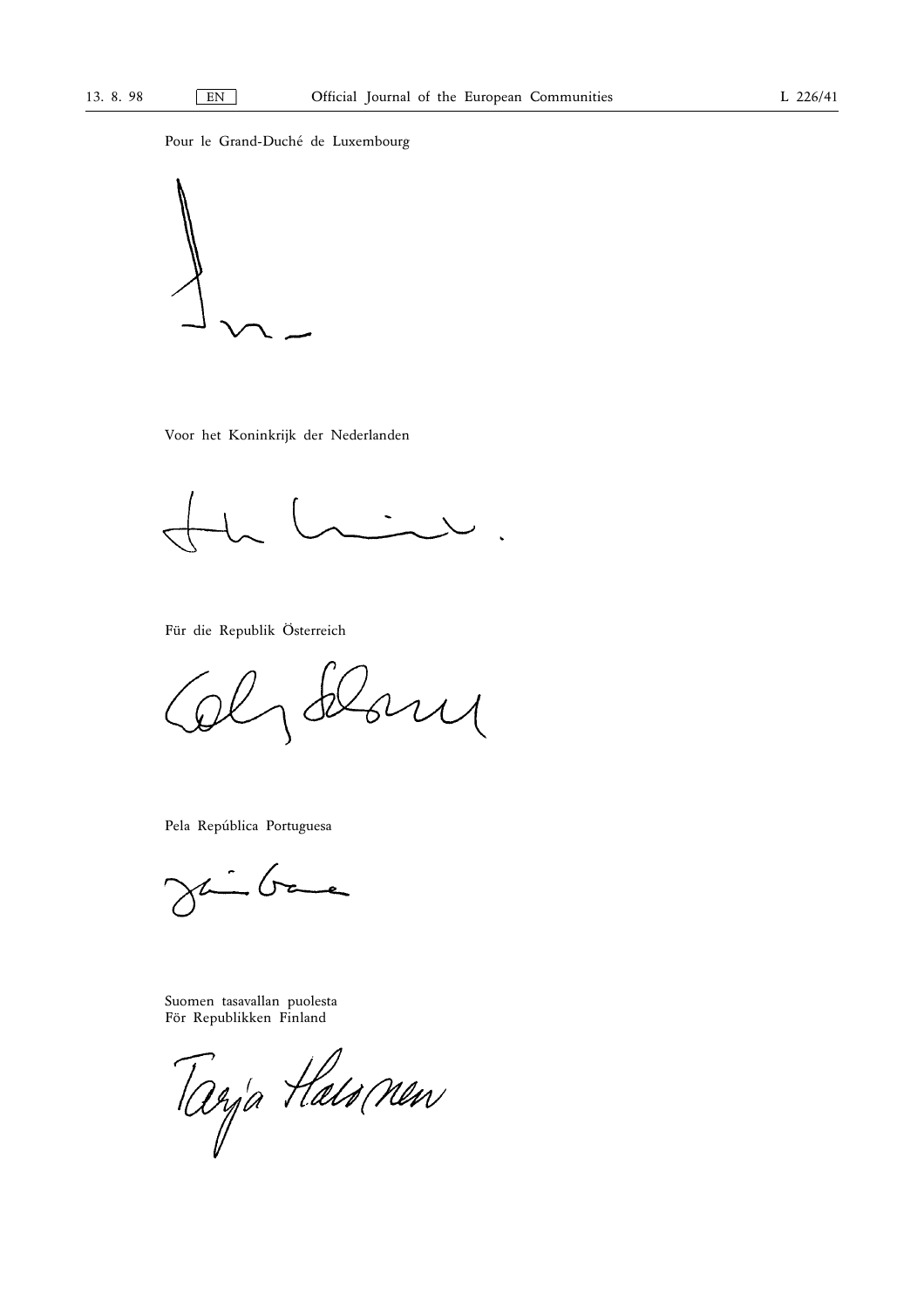För Konungariket Sverige

Leur Killewall

For the United Kingdom of Great Britain and Northern Ireland

Por la Comunidad Europea For Det Europæiske Fællesskab Für die Europäische Gemeinschaft Για την Ευρωπαϊκή Κοινότητα For the European Community Pour la Communauté européenne Per la Comunità europea Voor de Europese Gemeenschap Pela Comunidade Europeia Euroopan yhteisön puolesta För Europeiska gemenskapen

L - (human puma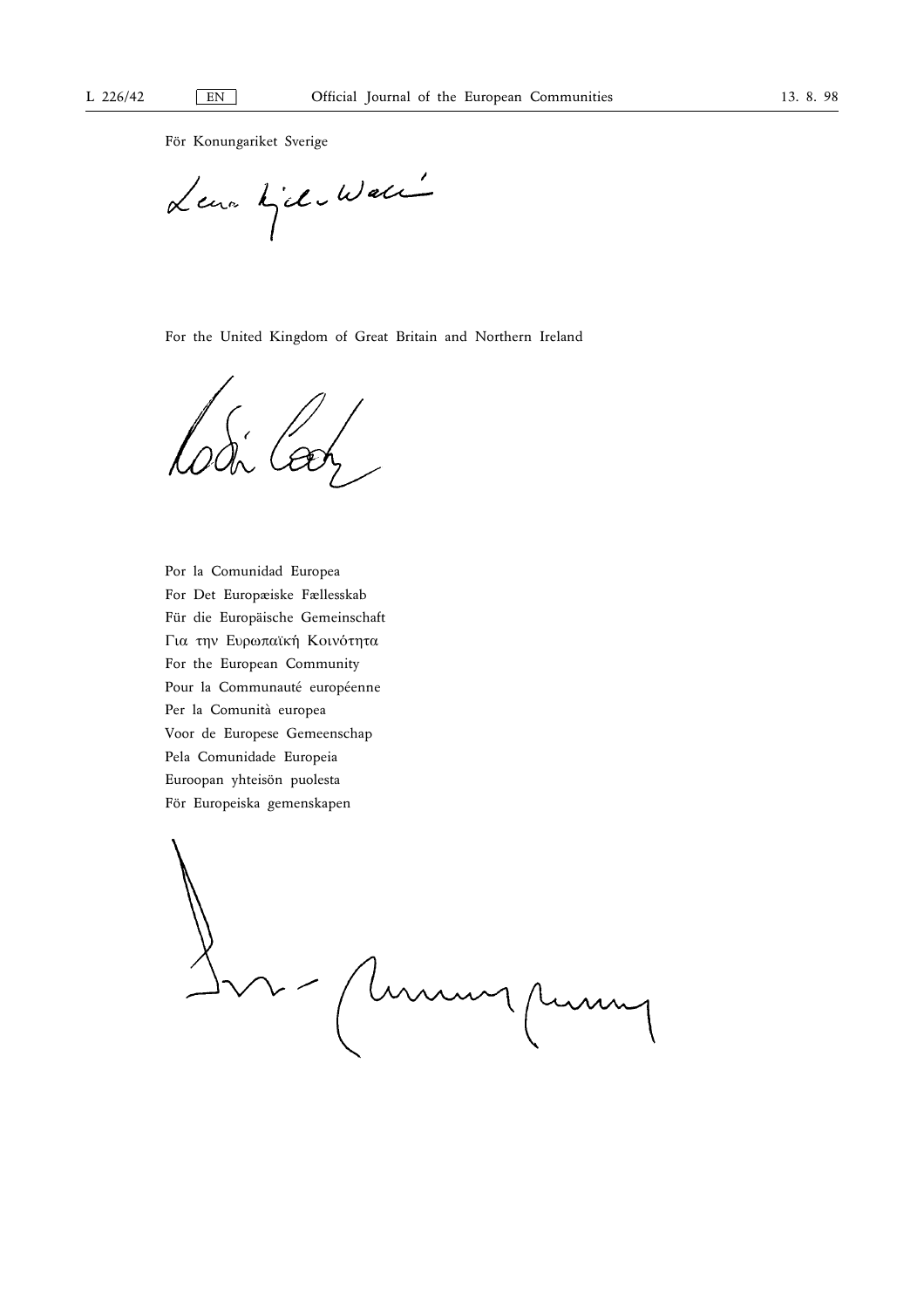Por los Estados Unidos Mexicanos

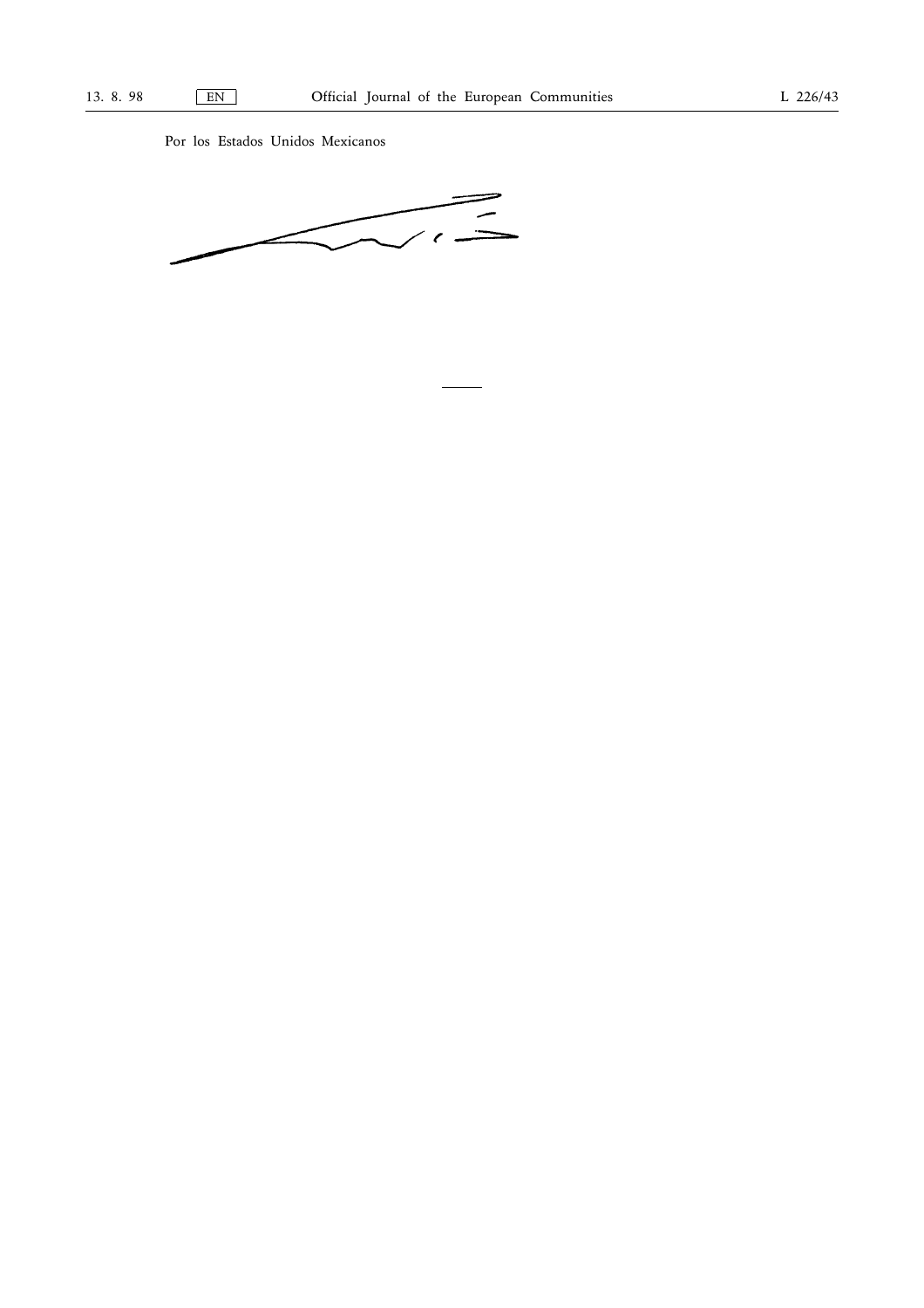At the same time, the plenipotentiaries of the EUROPEAN COMMUNITY,

Hereinafter referred to as 'the Community',

of the one part, and

the plenipotentiaries of THE UNITED MEXICAN STATES,

hereinafter referred to as 'Mexico',

of the other part,

meeting at Brussels on the eighth day of December in the year one thousand nine hundred and ninety-seven for the signature of the Interim Agreement on trade and trade-related matters between the European Community, of the one part, and the United Mexican States, of the other part, hereinafter referred to as 'the Agreement', have adopted the following text:

— The Agreement

The plenipotentiaries of the Community and the plenipotentiaries of Mexico have adopted the text of the Joint Declaration listed below and annexed to this Final Act:

— Joint Interpretative Declaration relating to Article 2 of the Agreement

The plenipotentiaries of Mexico have taken note of the Declaration by the Community mentioned below and annexed to this Final Act:

— Declaration by the European Community relating to Article 5 of the Agreement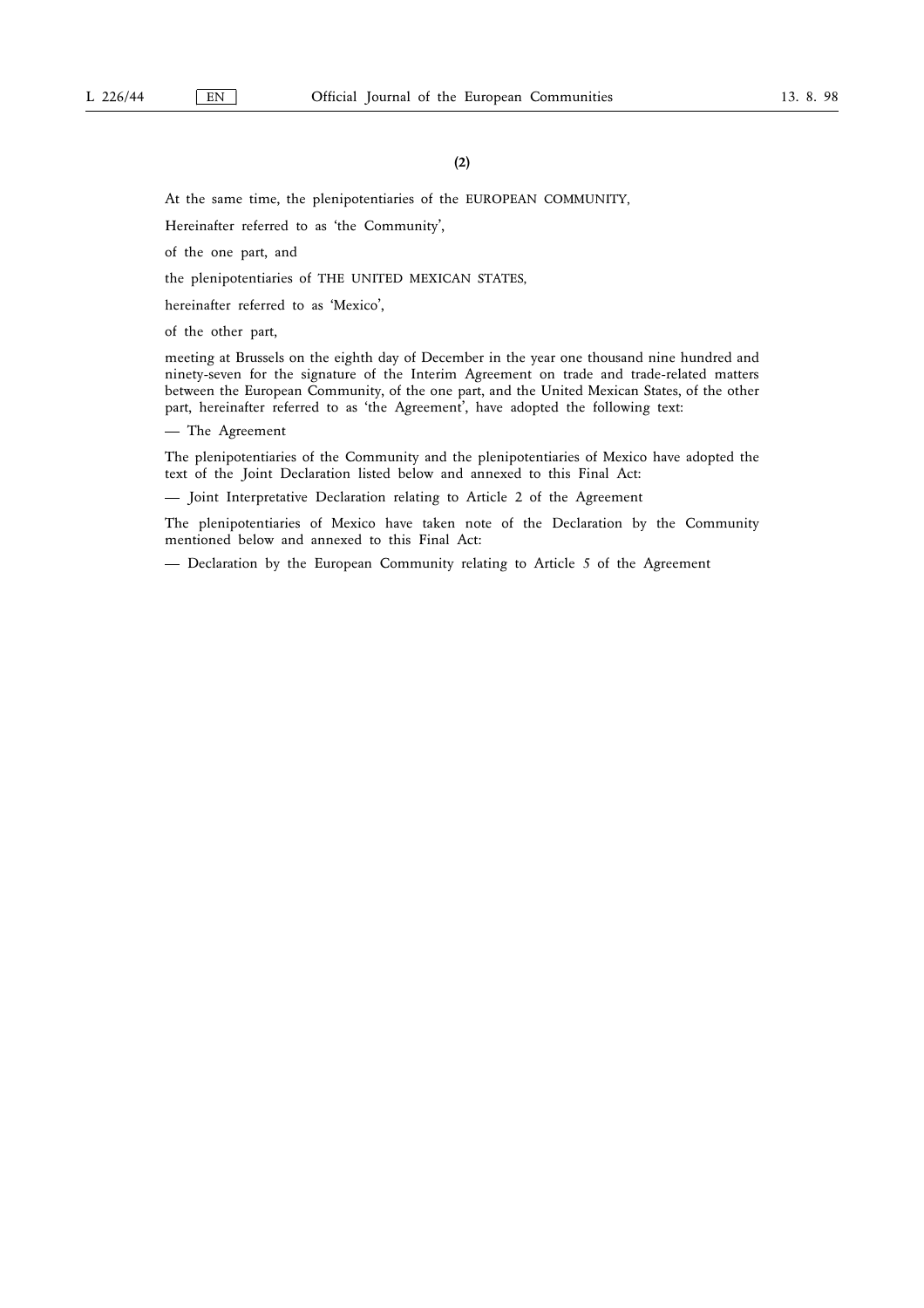Hecho en Bruselas, el ocho de diciembre de mil novecientos noventa y siete.

Udfærdiget i Bruxelles den ottende december nitten hundrede og syvoghalvfems.

Geschehen zu Brüssel am achten Dezember neunzehnhundertsiebenundneunzig.

Έγινε στις Βρυξέλλες, στις οκτώ Δεκεμβρίου χίλια εννιακόσια ενενήντα επτά.

Done at Brussels on the eighth day of December in the year one thousand nine hundred and ninety-seven.

Fait à Bruxelles, le huit décembre mil neuf cent quatre-vingt-dix-sept.

Fatto a Bruxelles, addì otto dicembre millenovecentonovantasette.

Gedaan te Brussel, de achtste december negentienhonderd zevenennegentig.

Feito em Bruxelas, em oito de Dezembro de mil novecentos e noventa e sete.

Tehty Brysselissä kahdeksantena päivänä joulukuuta vuonna tuhatyhdeksänsataayhdeksänkymmentäseitsemän.

Som skedde i Bryssel den åttonde december nittonhundranittiosju.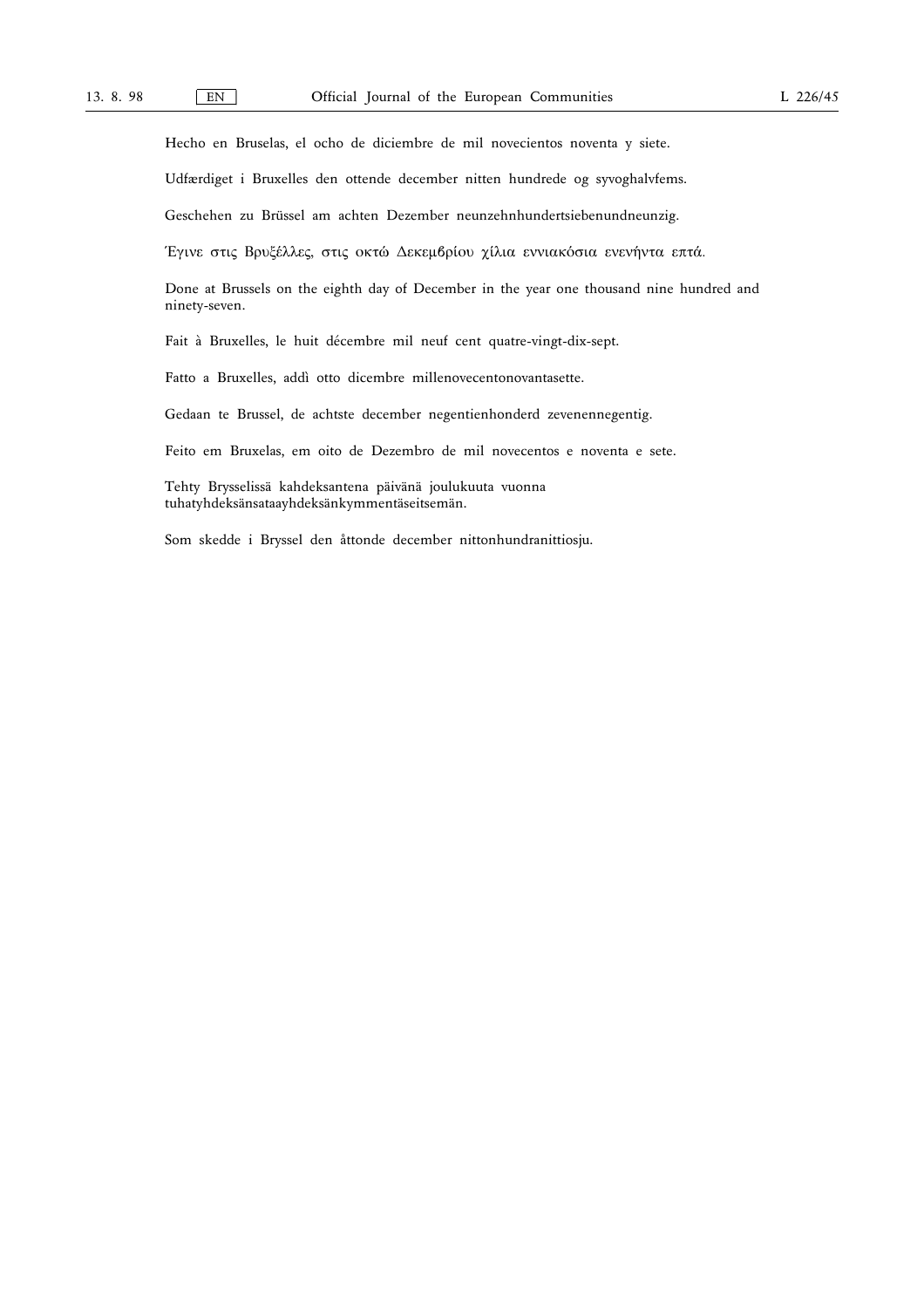Por la Comunidad Europea For Det Europæiske Fællesskab Für die Europäische Gemeinschaft Για την Ευρωπαϊκή Κοινότητα For the European Community Pour la Communauté européenne Per la Comunità europea Voor de Europese Gemeenschap Pela Comunidade Europeia Euroopan yhteisön puolesta För Europeiska gemenskapen

Por los Estados Unidos Mexicanos

Stan 27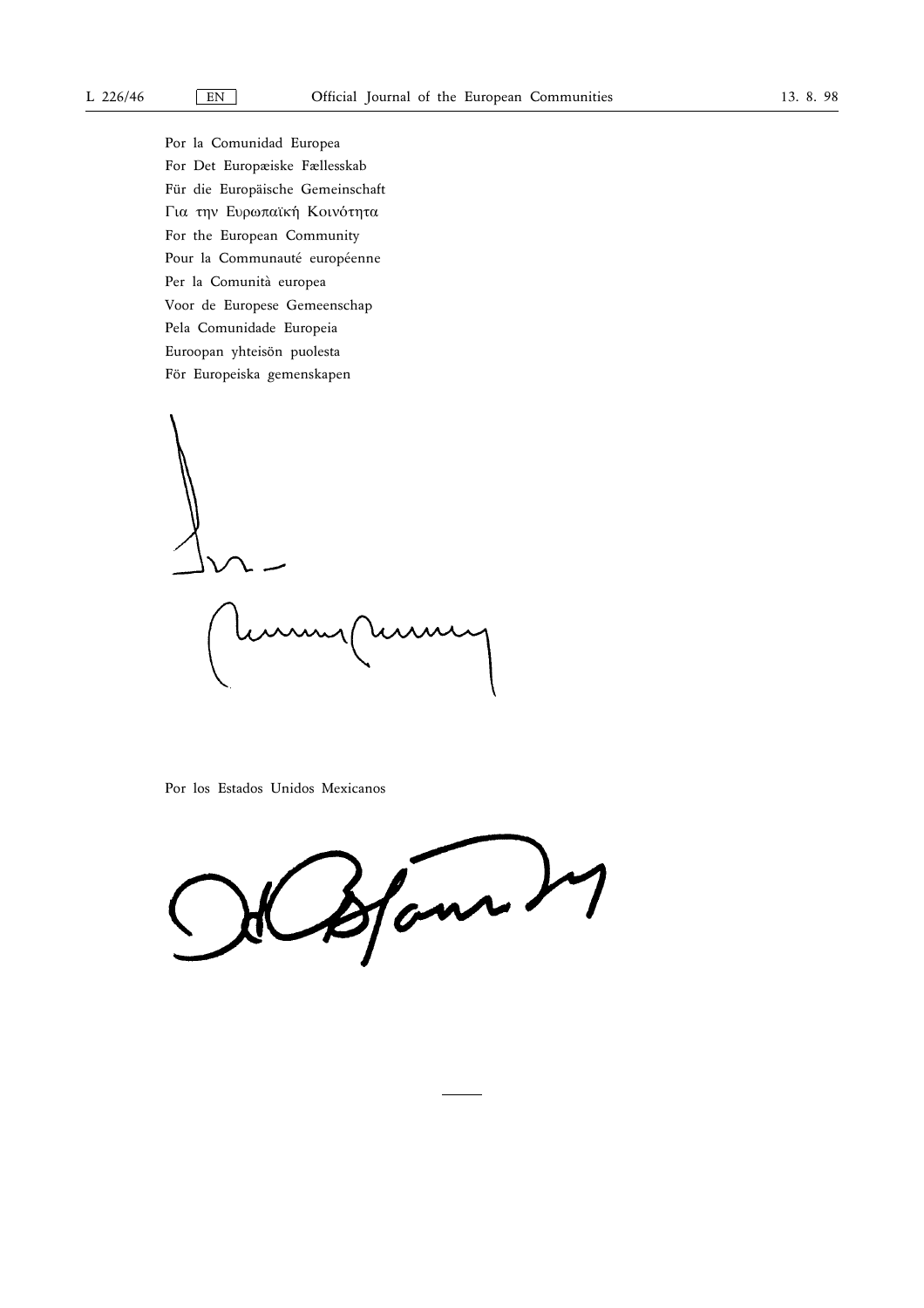# Joint interpretative Declaration relating to Article 2

The commitments resulting from Article 2 of this Agreement will not take effect until the decision referred to in Article 3 is adopted.

# Declaration by the European Community relating to Article 5

The Community declares that, until the adoption by the Joint Council of the implementing rules on competition referred to in Article 5(2), it will assess any practice contrary to that Article on the basis of the criteria resulting from the rules contained in Articles 85, 86 and 92 of the Treaty establishing the European Community, and, for products covered by the Treaty establishing the European Coal and Steel Community, by those contained in Articles 65 and 66 of that Treaty and the Community rules on State aids, including secondary legislation.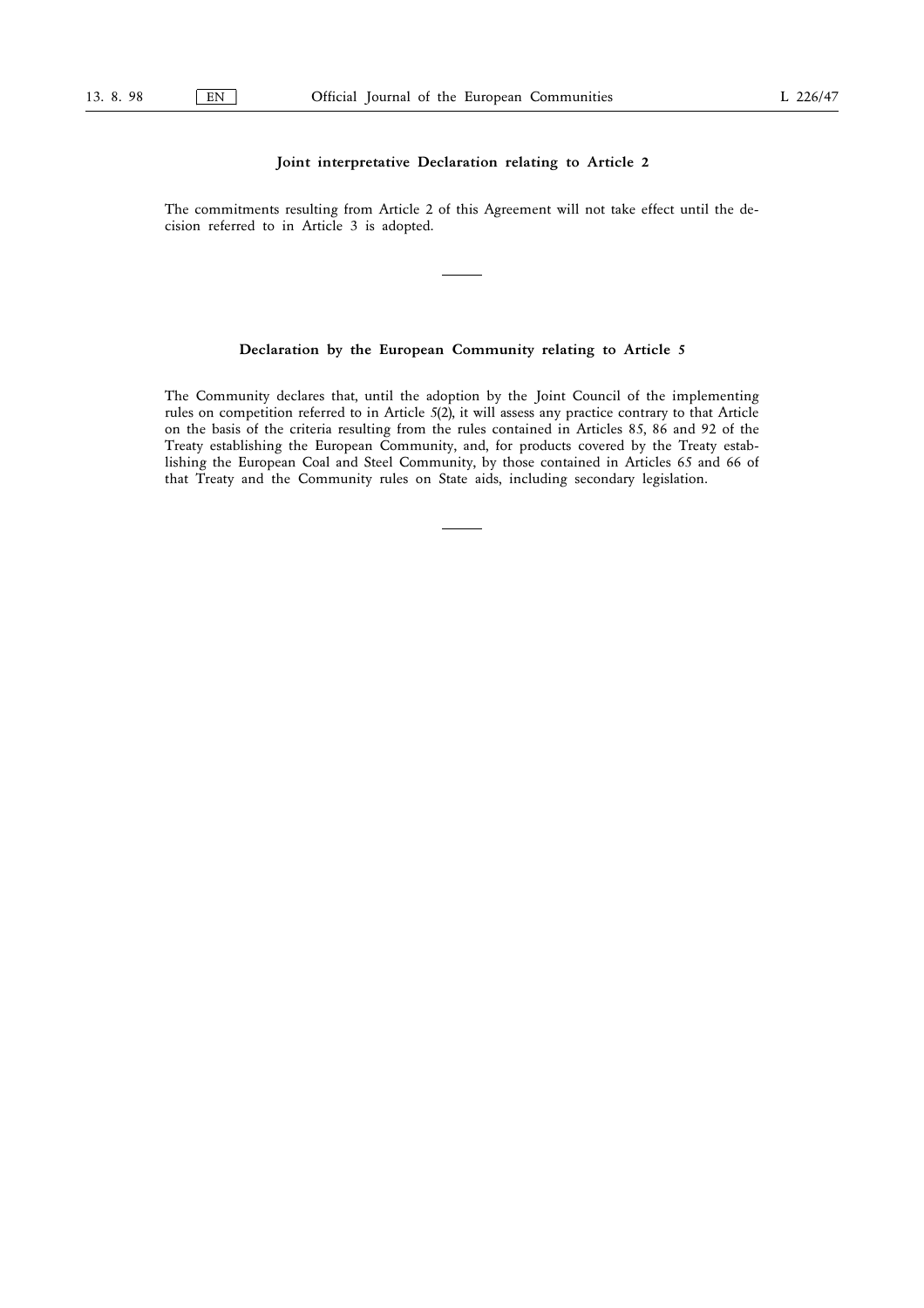(3)

At the same time the plenipotentiaries of the Member States and of the Community and the plenipotentiaries of Mexico have adopted the text of the following Joint Declaration:

### JOINT DECLARATION BETWEEN THE EUROPEAN COMMUNITY AND ITS MEMBER STATES AND THE UNITED MEXICAN STATES

With a view to the adequate coverage of the issues contained in Titles III and IV of the Economic Partnership, Political Coordination and Cooperation Agreement signed on 8 December 1997 within a comprehensive framework, the European Community and its Member States and the United Mexican States undertake to:

- 1. Start and if possible, conclude negotiations regarding the arrangements for the liberalization of trade in services and of capital movements and payments as well as the measures relating to intellectual property provided for in Articles 6, 8, 9 and 12 of that Agreement, in parallel with negotiations on the arrangements and timetable for liberalization of trade in goods provided for both in Article 5 of that Agreement and in Article 3 of the Interim Agreement on trade and trade-related matters between the European Community and the United Mexican States signed on 8 December 1997.
- 2. Aim at ensuring that, without prejudice to the accomplishment of their respective internal procedures, the results of the negotiation on the liberalization of services and of capital movements and payments as well as the measures relating to intellectual property, provided for above, may enter into force as soon as possible, thereby achieving the Parties' shared objective of a global trade liberalisation covering both goods and services, in accordance with Article 7 of the Economic Partnership, Political Coordination and Cooperation Agreement.